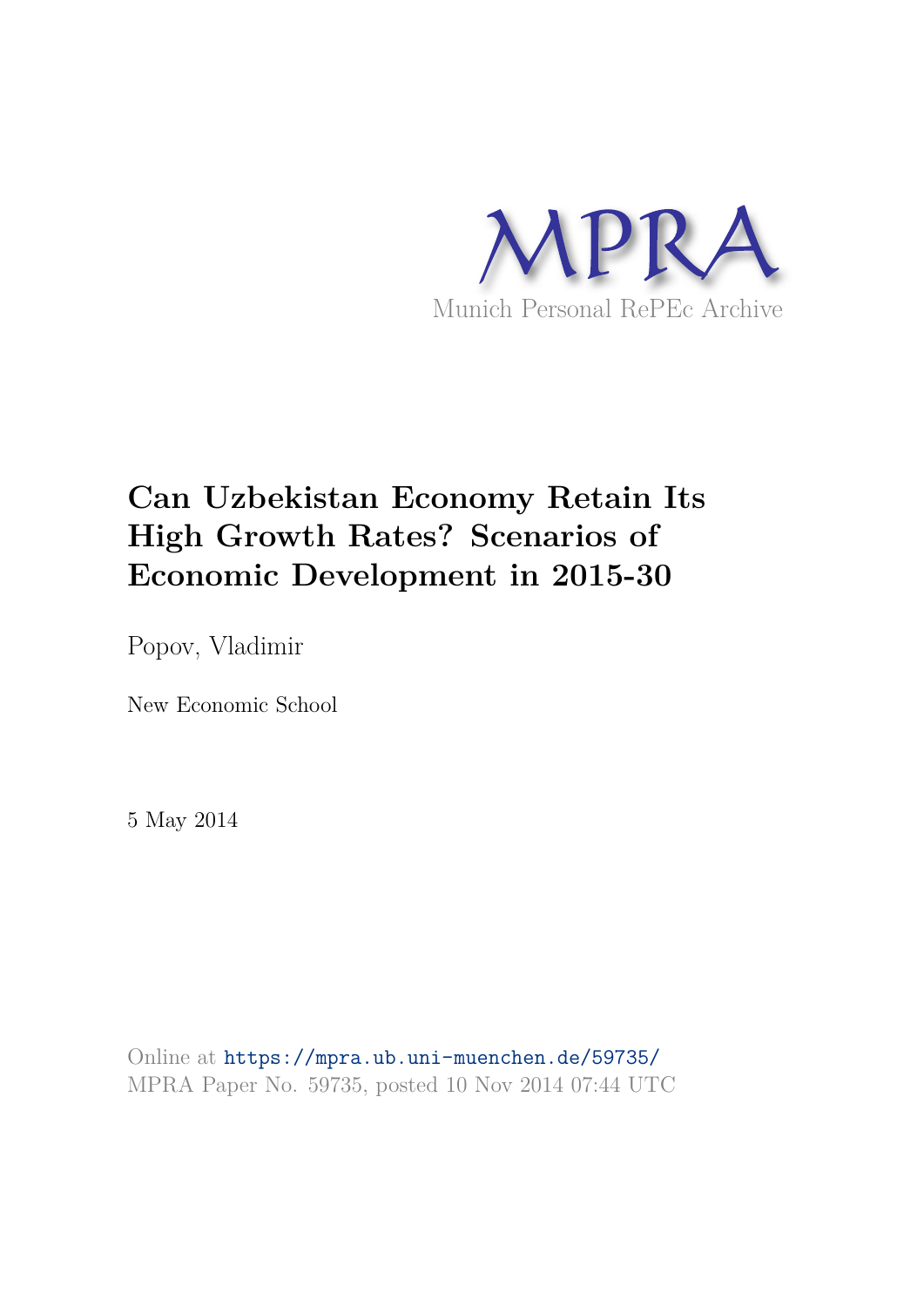# **CAN UZBEKISTAN ECONOMY RETAIN ITS HIGH GROWTH RATE? SCENARIOS OF ECONOMIC DEVELOPMENT IN 2015-30 Vladimir Popov**

### ABSTRACT

Uzbekistan in recent 10 years is an extremely successful economy – high growth (8%), low domestic and international debt, undervalued exchange rate, relatively even distribution of income, creation from scratch competitive export oriented auto industry. It is important though to avoid "dizziness from success" and to envisage possible growth traps in the future. This paper discusses two unfavourable scenarios – negative terms of trade shock due to the decline in cotton, gas and gold prices (a deterioration of the current account balance by 10 p.p. of GDP) and a decline in growth rates of total factor productivity (TFP), as well as possible government responses to these shocks, in particular, changes in industrial policy.

In recent years Uzbekistan promotes heavy chemistry industries (production of synthetic fuel and polypropylene goods from natural gas). This is the next stage of industrial policy after reaching food and energy self-sufficiency and successful auto industry development. There are reservations, however, against this strategy. First, gas production is about to decline due to depletion of reserves. Second, the level and growth rates of TFP in heavy chemistry are by far not the highest (they are the highest in light and food industry and in machine building). The increased share of heavy chemistry in total industrial output will cause the decline in the level and the growth rates of TFP. Third, auto industry is already a success, it may be reasonable to continue to support machine building industries of medium level of technology sophistication, like auto industry. For the country of the average size, export specialization in two major areas (autos and heavy chemistry) may be excessive.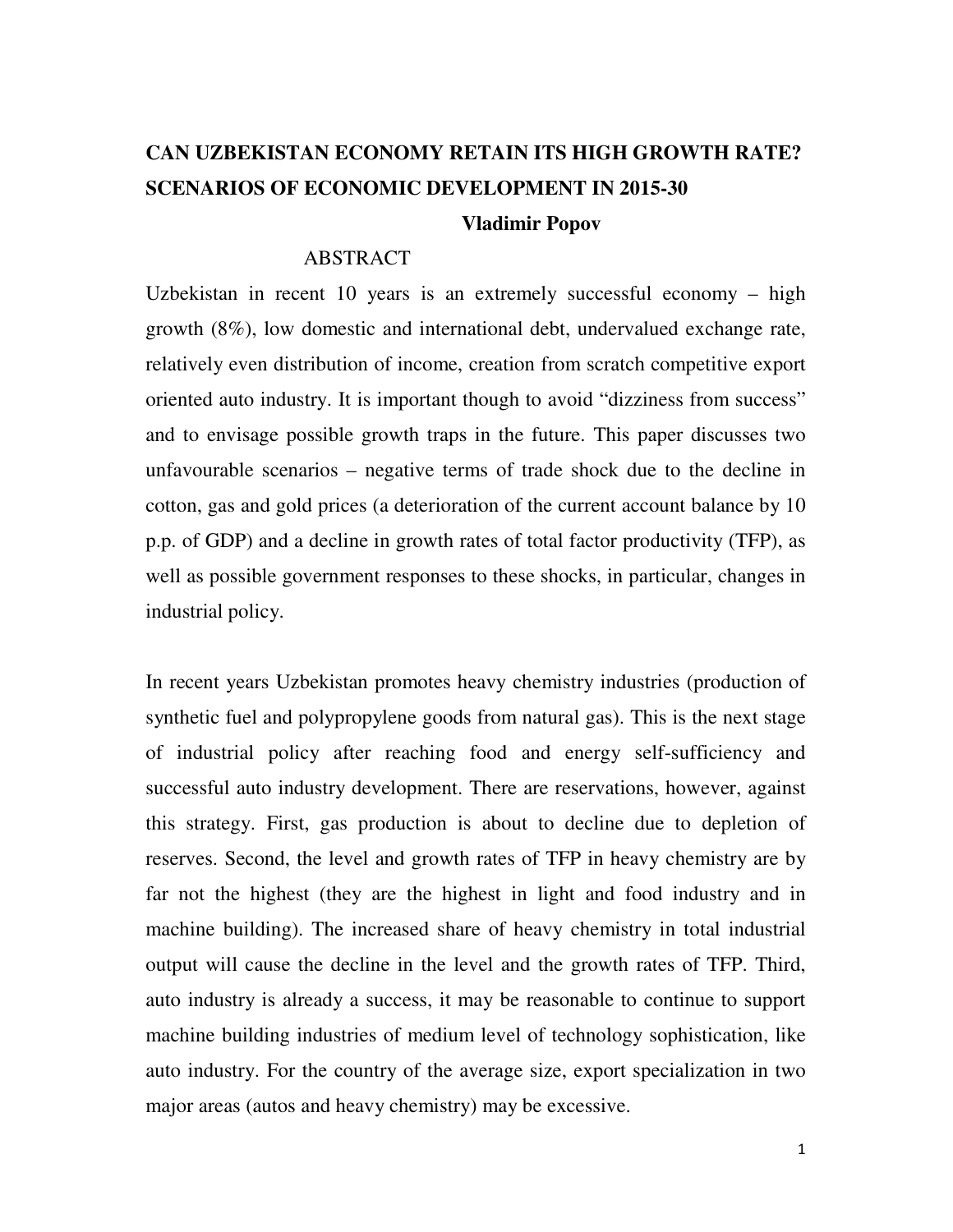### **CAN UZBEKISTAN ECONOMY RETAIN ITS HIGH GROWTH RATE? SCENARIOS OF ECONOMIC DEVELOPMENT IN 2015-30<sup>1</sup>**

### **Vladimir Popov**

Uzbekistan is the most successful economy of the former Soviet Union (FSU). In 2013 the GDP of the country exceeded the 1989 level more than two times. Among countries of Eastern Europe and the former Soviet Union only Turkmenistan and Azerbaijan could increase GDP more than two times, but they are large resource exporters, whereas Uzbekistan is not, though it exports gas and gold. Among transition economies, only China and Vietnam had more impressive growth. External and domestic public debt in Uzbekistan are low, the foreign exchange reserves are large, the exchange rate is not overvalued (Popov, 2014).

Moreover, the government of Uzbekistan through strong industrial policy has managed to encourage and carry out large-scale progressive structural shifts – it achieved energy and food self-sufficiency, the share of industry in GDP, as well as the share of machinery and equipment in total industrial output and in export increased. A whole new branch of industry - automotive industry - was created from scratch, became competitive and now exports half of its products. In 2013, Uzbekistan sold abroad about 100 thousand cars, almost as much as Russia, whose GDP is 25 times larger.

Income distribution in Uzbekistan is more even than in most other FSU countries, there are no billionaires, crime is low and life expectancy is much higher than in countries with similar levels of per capita income.

 $\overline{a}$ 

 $<sup>1</sup>$  The paper reflects the views of the author and not of the organisations with which the author is affiliated.</sup>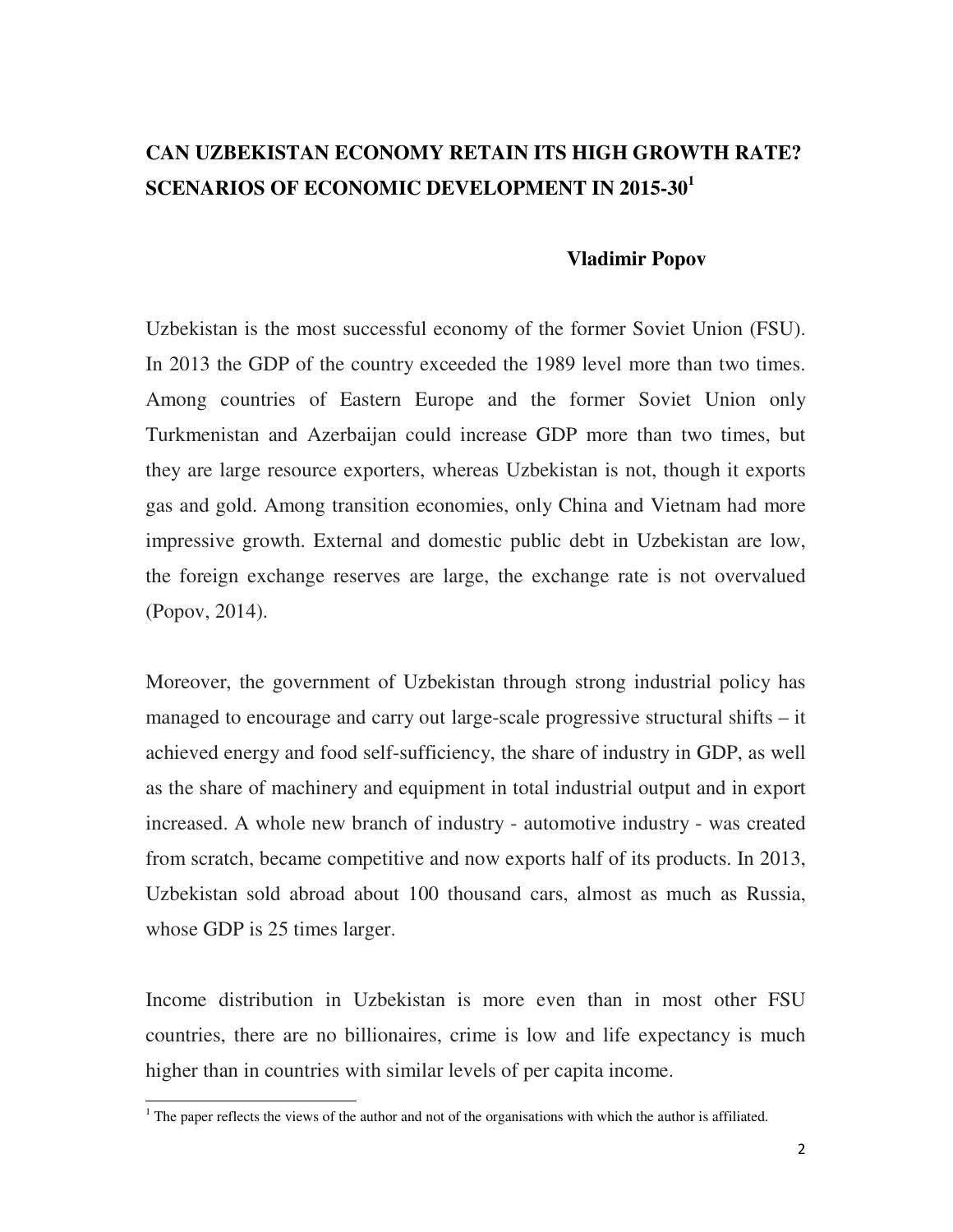In general, from all points of view, Uzbekistan looks like a very successful economy, so that the main task today, apparently, should be to prevent "dizziness from success", to envisage possible economic risks for the future and to develop adequate government policy responses, needed to maintain economic growth of the past 10 years (8%).

#### **How to predict long term growth**

Growth theory gives the following formula for growth accounting – decomposition of growth (increase in output) by factors:

 $dY = TFP + a * dK + (1-a) * dL$ , where

*dY* - economic growth (GDP)

*dK* - growth rate of fixed capital,

*dL* - the growth rate of labor (employment)

*TFP* - the growth rate of total factor productivity (TFP)

*a* – the parameter of the production function, interpreted as the share of capital in national income and equal to about 0.4 for developing countries and 0.3 for developed countries.

Population growth and the working age population (and, hence, employment, assuming the unemployment rate unchanged) are known quite accurately demographic processes are characterized by high inertia that allows to make high-quality forecasts. In particular, the UN forecast suggests that by 2030 the total population and working-age population of Uzbekistan will grow at a rate of about 1% per year (Fig. 1). So in accordance with the formula for growth accounting the growth of employment will contribute about 0.6 percentage points (p.p.) to annual growth of GDP.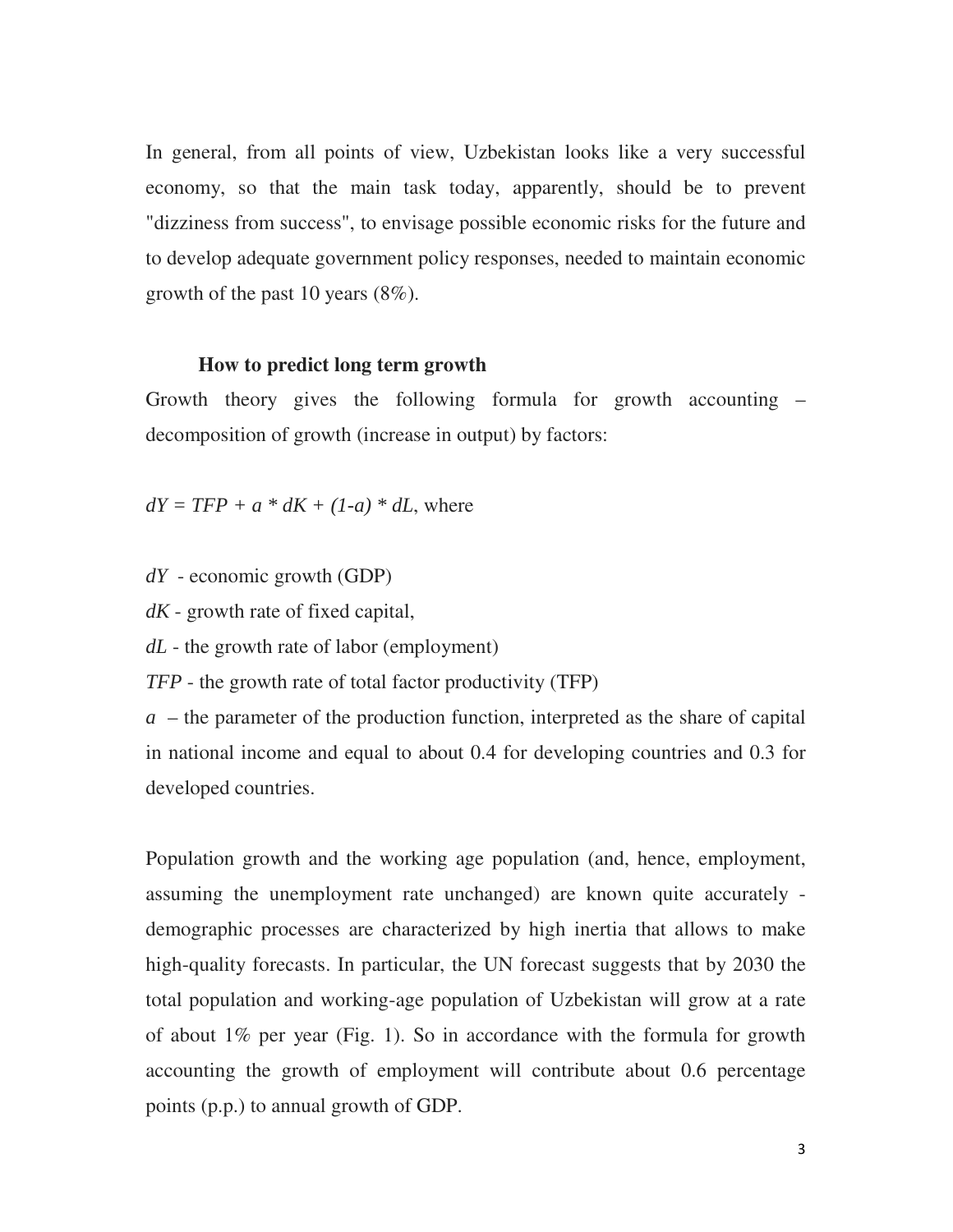**Fig.1. Entire population and working-age population, the UN forecast, thousand persons** 



Source: UN Population, 2014.

A few percentage points of GDP growth per year can be obtained from the increase in total factor productivity. In 1997-2009 growth rates of total factor productivity ranged from 0 to 4% (Chepel et al 2010), so that under favorable conditions one could expect growth of 2-3% per year.

Therefore, to achieve annual GDP growth of 8-9%<sup>2</sup>, over 50% of growth (5-6 p.p.) must come from the contribution of capital

 $a*dK/K = dY/Y$  - TFP -  $(1-a)*dL/L$ ,

 $\overline{a}$ 

 $2^2$  To achieve the proclaimed goal of per capita GDP of \$7000 in 2030 (in prices of 2012) from the actual level of \$1720 in 2012 (at market exchange rate), the annual growth of per capita GDP should be 8%. If population growth would be 1% a year, GDP will increase annually by about 9%.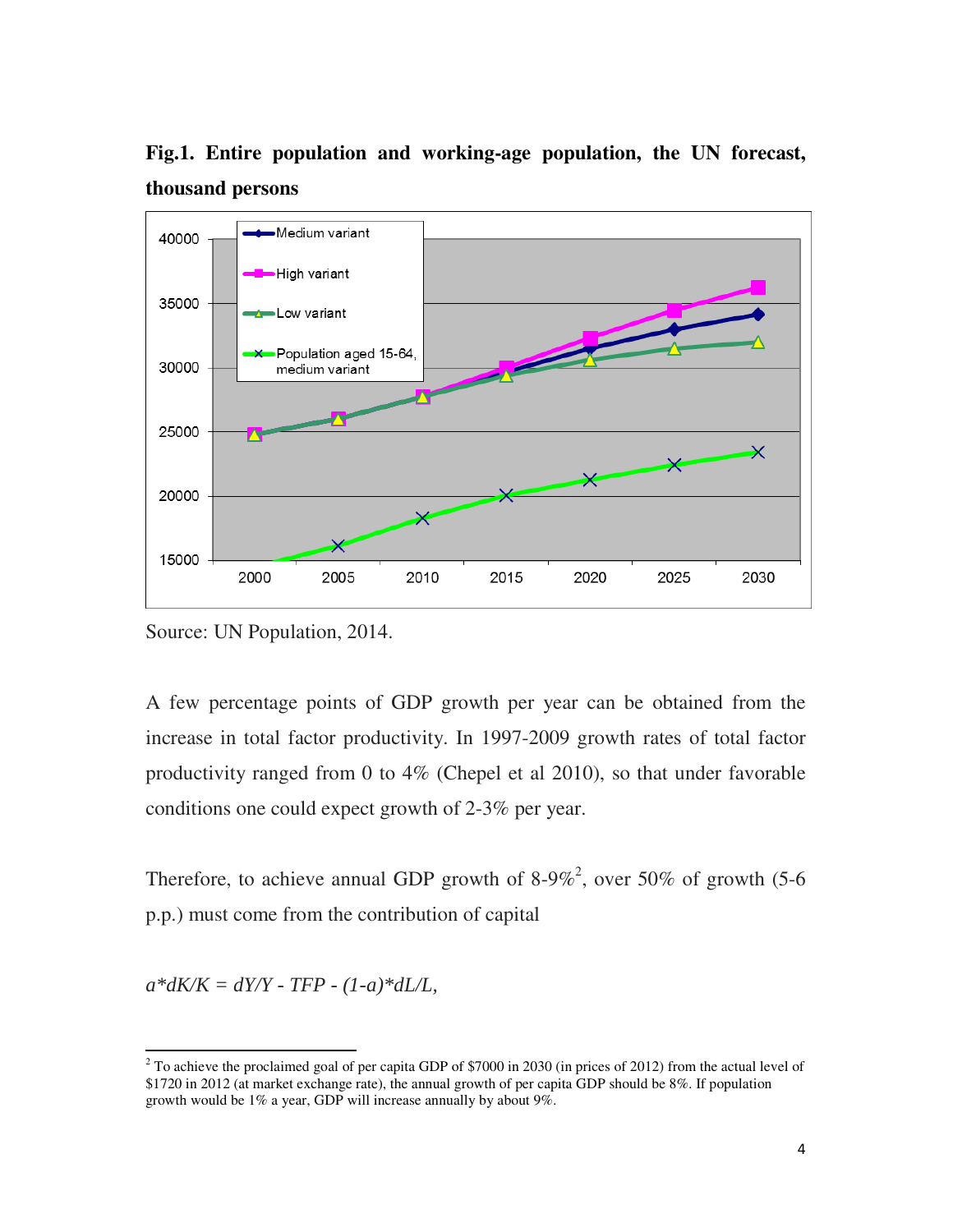Hence capital stock must grow at 12-15% per year  $(dK/K = 6\% : 0.4 = 15\%)$ . And if the capital-output ratio is equal to 2  $(K/Y = 2)$  and if, for the sake of the argument, the retirement of fixed capital stock is equal to zero  $(dK = GR, R =$ 0, where  $G$  - gross investments,  $R$  - retirement) the share of investment in GDP (*G/Y*) should be maintained at 30% (*G/Y = dk/Y = dK/K \* K/Y =* 15\*2 = 30%). If the capital-output ratio would be higher than 2 and/or retirement will be higher than zero, the share of investment in GDP will have to be increased even more to maintain the growth rate of 8-9%.

In recent years, the share of investment in GDP in Uzbekistan was significantly lower - 18-27% in 2000-12 (Fig. 2). It was particularly low in 2002-06 (18- 21%), even though external conditions were favorable (high world prices for major export products - gas, gold, cotton) and there was a significant surplus on current account.

**Fig. 2. Share of investment in GDP, %, current account balance as a % of GDP and GDP growth rates in 1987-2012, %** 

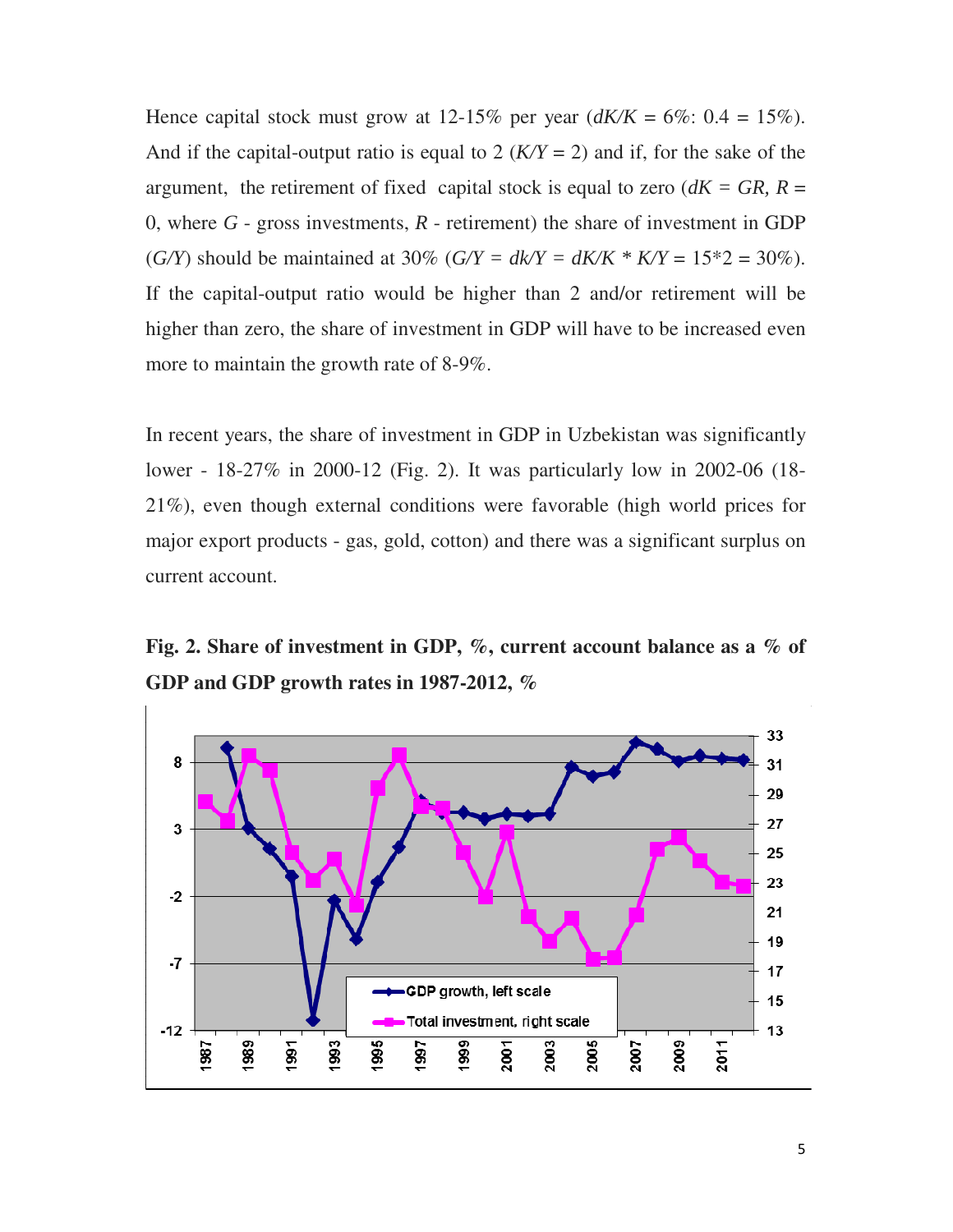

Source: WDI.

### **Mystery of total factor productivity**

There are many papers that analyze factors of growth of TFP (see literature review in UNIDO, 2007). In neoclassical theory total factor productivity growth is exogenous, i.e. determined outside of the model, by external factors. Endogenous growth theory attempts to explain changes in total factor productivity (labor and capital) by investments in fixed capital stock, education, R&D, foreign direct investment, the quality of institutions, openness of the economy and many other variables. Empirical studies, however, have not yet allowed to confidently predict the growth rate of total factor productivity.

In 1994 Paul Krugman, based on growth accounting calculations in East Asia by Alvin Young, argued that the puzzle of the East Asian growth does not exist (Popov, 2002; 2010). He argued that Asia's rapid growth was mainly extensive, as in the USSR, that is was due to accelerated accumulation of capital, and was not caused by the growth in total factor productivity. He concluded that there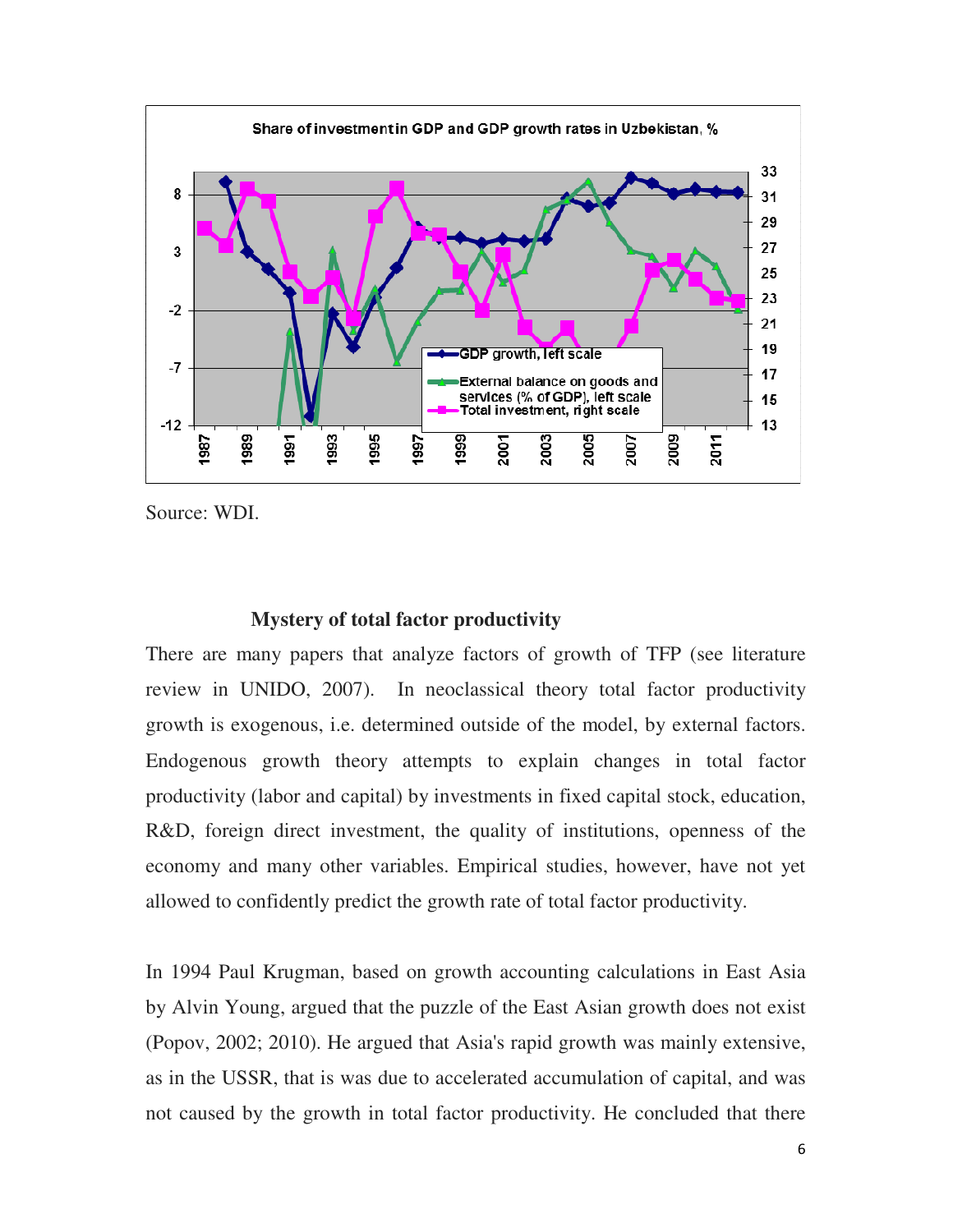was no great mystery in this growth at all: if the country is ready to devote more than one third of its GDP to investment, limiting consumption, then it can reach high growth rates.

In the classical theory of economic growth it is assumed that an increase in one factor of production without a proportional increase in other factors inevitably leads to diminishing returns: for example, an increase in investment in machinery and equipment without a corresponding increase in employment will produce smaller and smaller increments of output. Therefore, to bet on investment alone – to rapidly accumulate physical capital – is not a reasonable strategy: capital efficiency will fall, so that the acceleration of growth, if happens, would be most insignificant.

As an example, the advocates of this theory referred to the economic growth in the USSR, which was very high in the 1950s (8% annually), and then fell to 2- 3% in the 1980s due to, as they thought, over-accumulation of capital: the share of investment in GDP in this period increased to as much as 35%, fixed capital formation proceeded rapidly, but the results were more than modest. As Alice in the Wonderland once put it, it was necessary to run twice as fast to stay in the same place. Or, as the British "Economist" once wrote, the Soviet Union brought the share of investment in GDP to the Japanese level with very "unjapanese" results.

It was believed that the Soviet economic dynamics is the best illustration of classical growth theory (Solow model): if the contribution of technical progress is negligible, as it was in late USSR, i.e. if the growth is predominantly extensive, it is impossible to maintain high growth for a long time only with high investment; at the end of the day growth rates will inevitably fall, approaching the rate of population growth.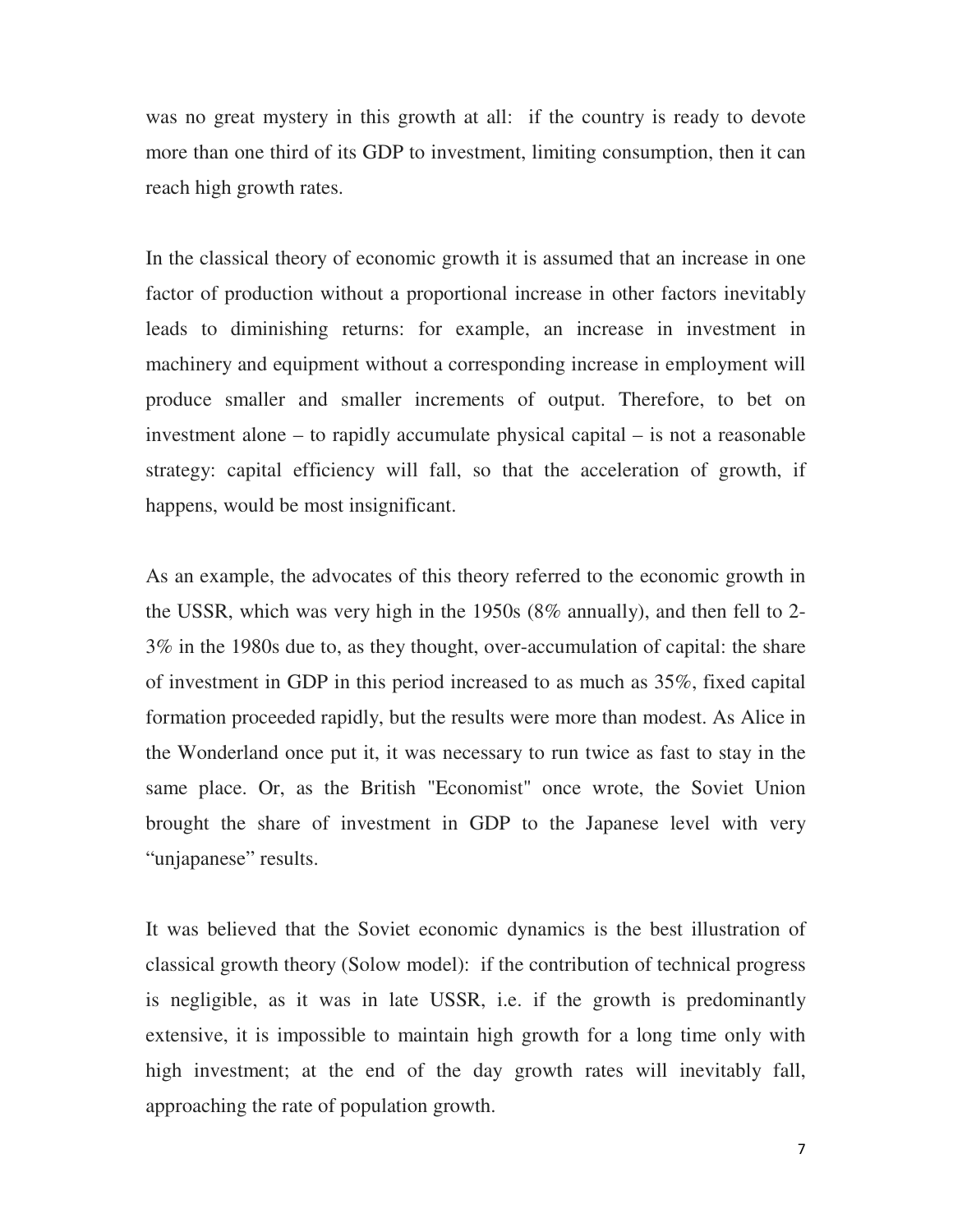So Krugman predicted that the rapid growth of East Asia will soon end as the Soviet growth ended because of the depletion of reserves of labor – higher participation rates for women and decline of rural population as a result of migration to urban areas. And without the proportional increase in labor increased investment lead to diminishing returns, efficiency of accumulation decreases, growth slows down.

However, time seems to have disproved Krugman's predictions. After the East Asian crisis in 1997, growth continued and there are no signs that the growth rate of total factor productivity necessarily slows down as the share of investment in GDP increases. Say, in China TFP growth rates did not decline, although the share of investment in GDP has reached unprecedented levels in the world - almost 50%.

As can be seen from Fig. 3, in Asian countries with relatively low GDP per capita (from \$2700 to \$6200 PPP –purchasing power parity) and in middle income countries (from \$9,000 to \$17,000 at PPP) TFP growth rates rose rather than fell, whereas in richer countries, including the U.S., they seem to have remained stable. TFP growth in the developed countries and territories (Hong Kong, Singapore, United States, Taiwan, South Korea, Japan) usually did not exceed 2% (Fig. 3). In the United States - a country that was in the past 100 years at the forefront of technological progress, the growth rate of TFP was in 1870-2010 of the order of 1-2% and only in certain periods (the Great Depression of the 1930s, when both employment and capital declined sharply, World War II) rose to 3% (Table 1).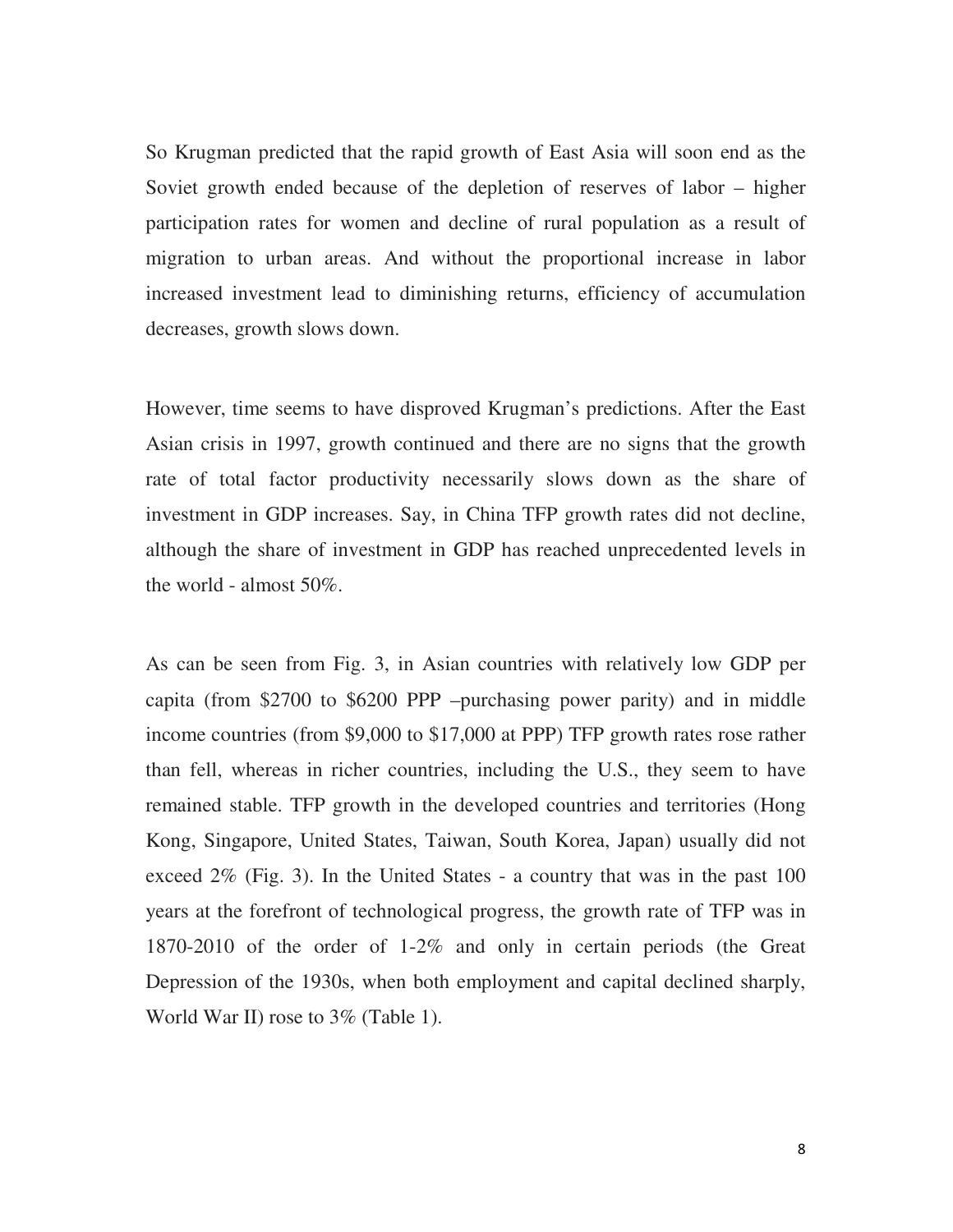## **Fig. 3. Rates of growth in total factorial productivity in Asian countries with different levels of income per capita and in the U.S. in 1970-2010**



Countries with a per capita GDP at PPP from \$2700 to \$6200 in 2012

Countries with a per capita GDP at PPP from \$9000 to \$17,000 in 2012

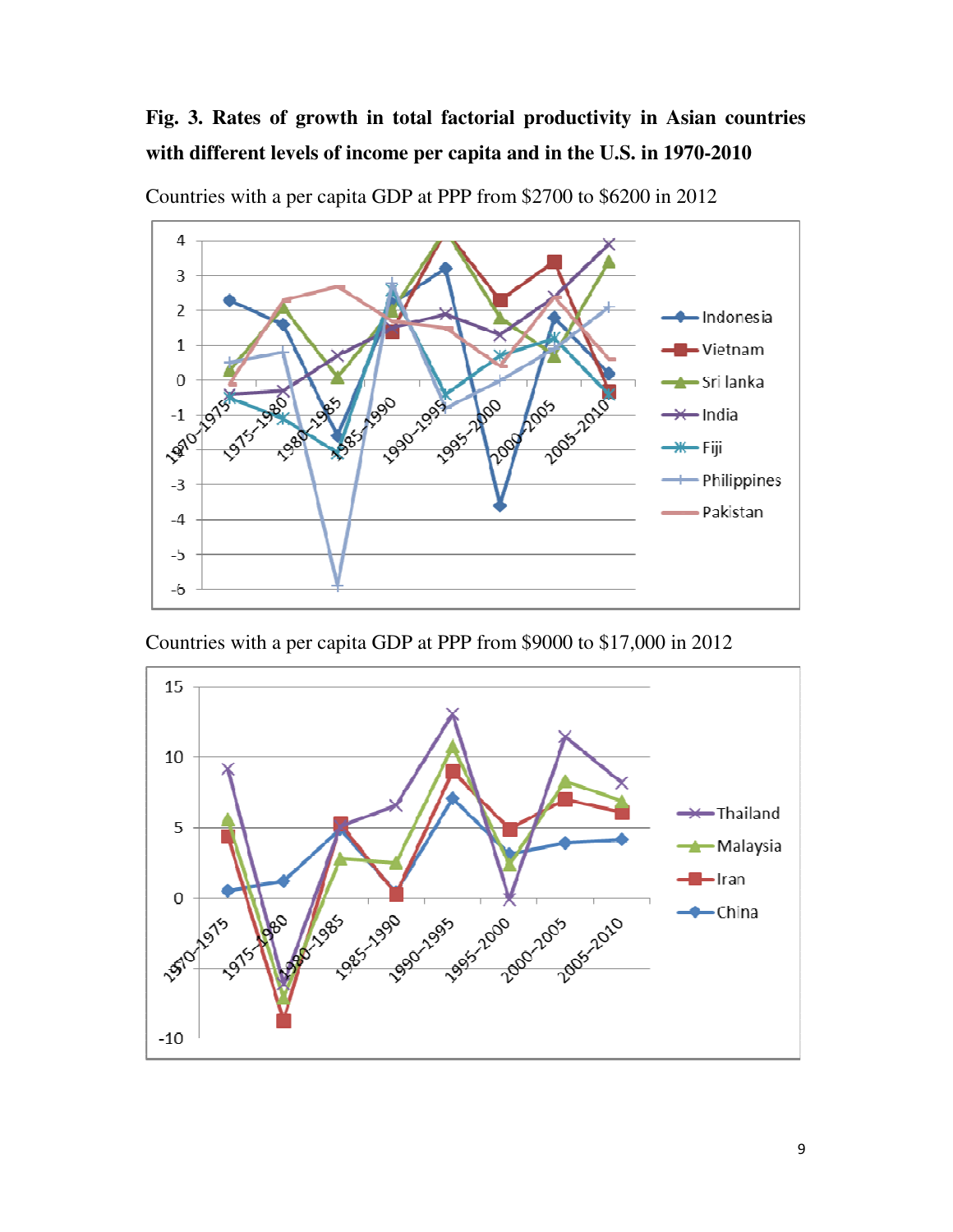

Countries with a per capita GDP at PPP from \$30,000 to \$52,000 in 2012

Source: APO (2013).

|      |  |  | Table 1. Growth rate of total factor productivity in the U.S. in 1870-2010, |  |  |  |
|------|--|--|-----------------------------------------------------------------------------|--|--|--|
| $\%$ |  |  |                                                                             |  |  |  |

| <b>Period</b>     | <b>Average annual TFP growth rates</b> |
|-------------------|----------------------------------------|
| 1870 to 1900      | $\sim 1.5\%$ to 2\%                    |
| 1900 to 1920      | $\sim 1\%$                             |
| 1920 <sub>s</sub> | $\sim$ 2\%                             |
| 1930s             | $~1.3\%$                               |
| 1940 <sub>s</sub> | $~2.5\%$                               |
| 1950 to 1973      | $\sim$ 2\%                             |
| 1973 to 1990      | $\leq 1\%$                             |
| 1990 <sub>s</sub> | $> 1\%$                                |
| 2000s             | $~1.5\%$                               |
|                   |                                        |
| 1870 to 2010      | $\sim 1.6\%$ to 1.8%                   |
| 1950 to 2010      | $\sim 1.2\%$ to 1.5%                   |

Source: Shackleton (2013).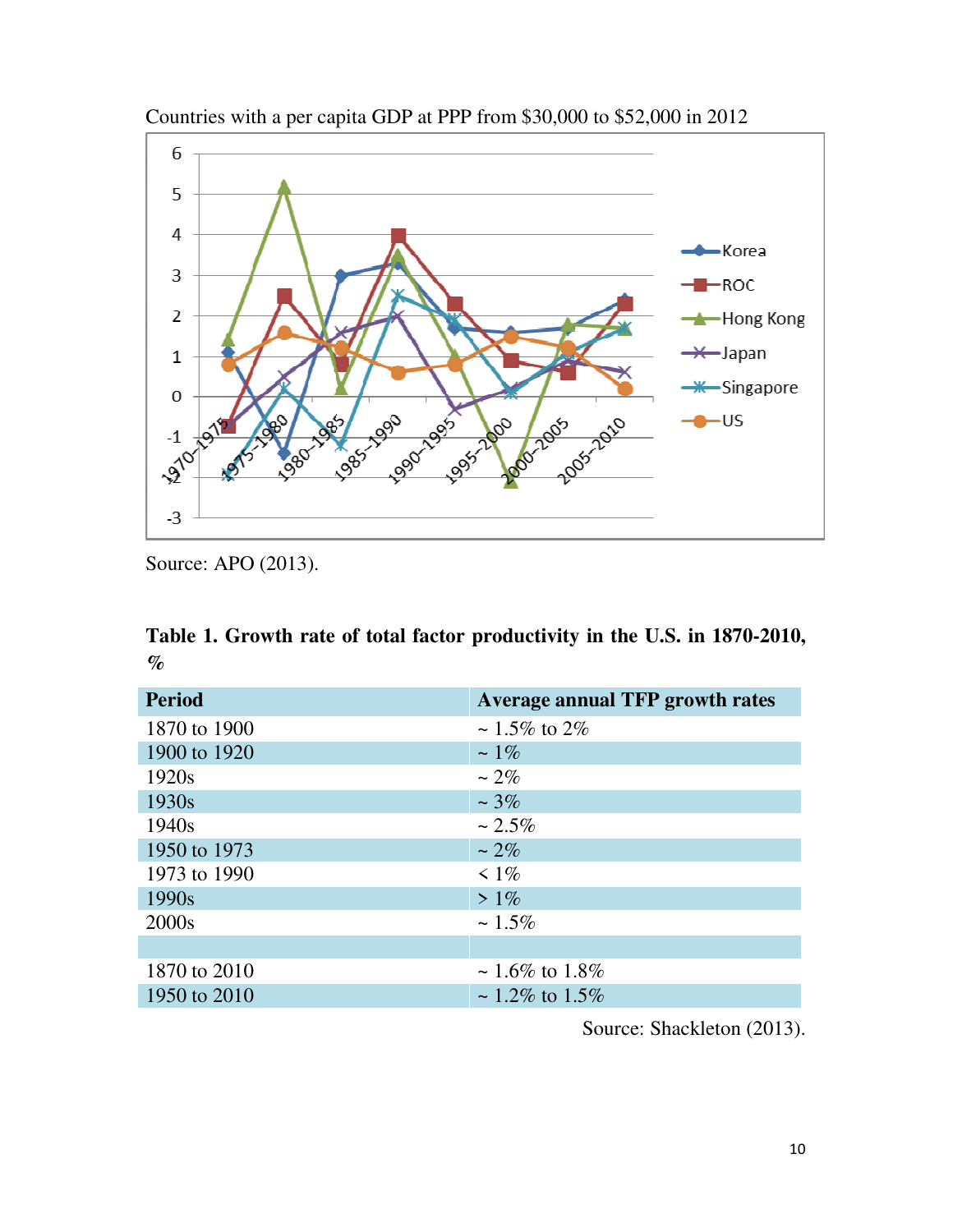In most successful catch-up economies (China, Iran, Malaysia, Thailand) TFP growth often exceeded 5% per year (Fig. 3). However, in countries with similar to Uzbekistan per capita income level, TFP growth was no higher than 3% (Fig. 3). So it makes sense to assume that under the most favorable circumstances TFP growth in 2015-30 would remain at the level of 2 - 3%.

#### **Scenarios for the future growth**

Favorable scenario. TFP growth rates do not slow down, remain at the level of 2-3% per year, export prices remain high, so that the trade balance and balance of payments on current account are in surplus. In this case, to ensure the growth of 8-9% the share of investment is expected to grow somewhat by the end of the period (2030) only if capital –output ratio would increase and higher share of investment in GDP would thus be required to achieve the same growth of fixed capital stock  $(15\%)$  – Table 2.

Under this option, there may be a gradual return of migrants working abroad. On the one hand, their return will reduce remittances that will negatively affect the balance of payments. But on the other hand, if they find a job in Uzbekistan in the export sector, losses from reduced remittances can be compensated by the increase in foreign exchange earnings from export growth. Moreover, the return of migrants can significantly increase the rate of employment growth in Uzbekistan: the return of 100,000 people a year would add 1 percentage point to employment growth, i.e. would add about 0.6 percentage points to annual economic growth rate. But in this case it will be necessary to provide returning migrants with jobs that would require an additional increase in the growth rate of fixed capital - by 1 percentage point. To achieve such acceleration in growth of fixed capital stock it would be necessary to raise accumulation rate (the share of investment in GDP) by 2 p.p., for example, from 25 to 27% of GDP. This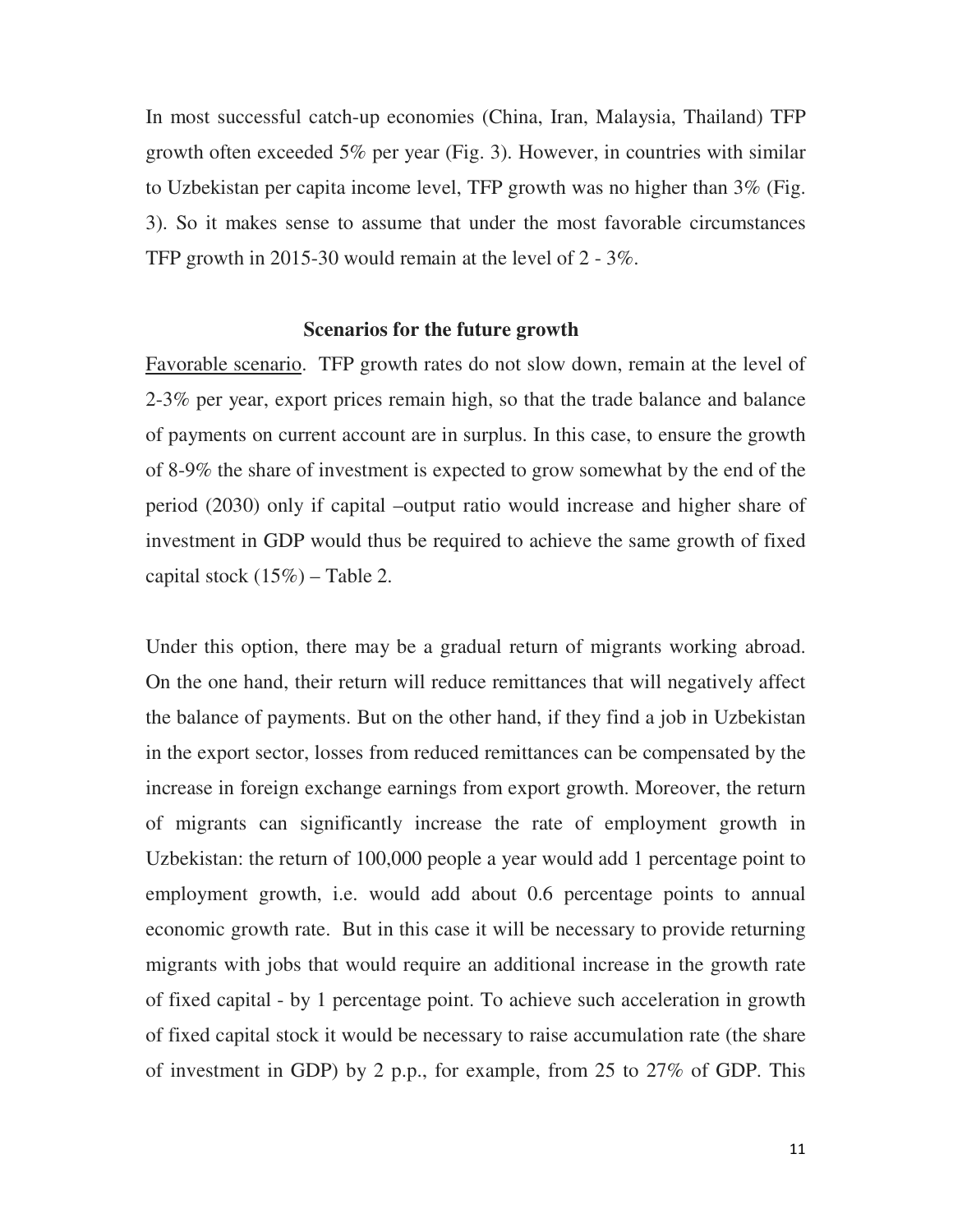will provide additional 0.4 percentage points GDP growth, so that economic growth will increase by 1 percentage point  $(0.6\% + 0.4\%)$ .

Unfavorable scenarios. Falling prices for the main items of the Uzbek exports gold, gas and cotton, which can cause deterioration in the trade and current account balances in the amount of 10% of GDP (in the past 20 years, current account balance varied between minus 7% and plus 9% of GDP - Fig. 2). As can be seen from Fig. 4, prices of these products in the past 5 years were pretty high, so their decline in the future cannot be ruled out.



**Fig. 4. World prices for gold, oil and cotton, 1988-2013** 

### *Source: Index Mundi,*

http://www.indexmundi.com/commodities/?commodity=cotton&months=300& commodity=gold&indicator=price-ratio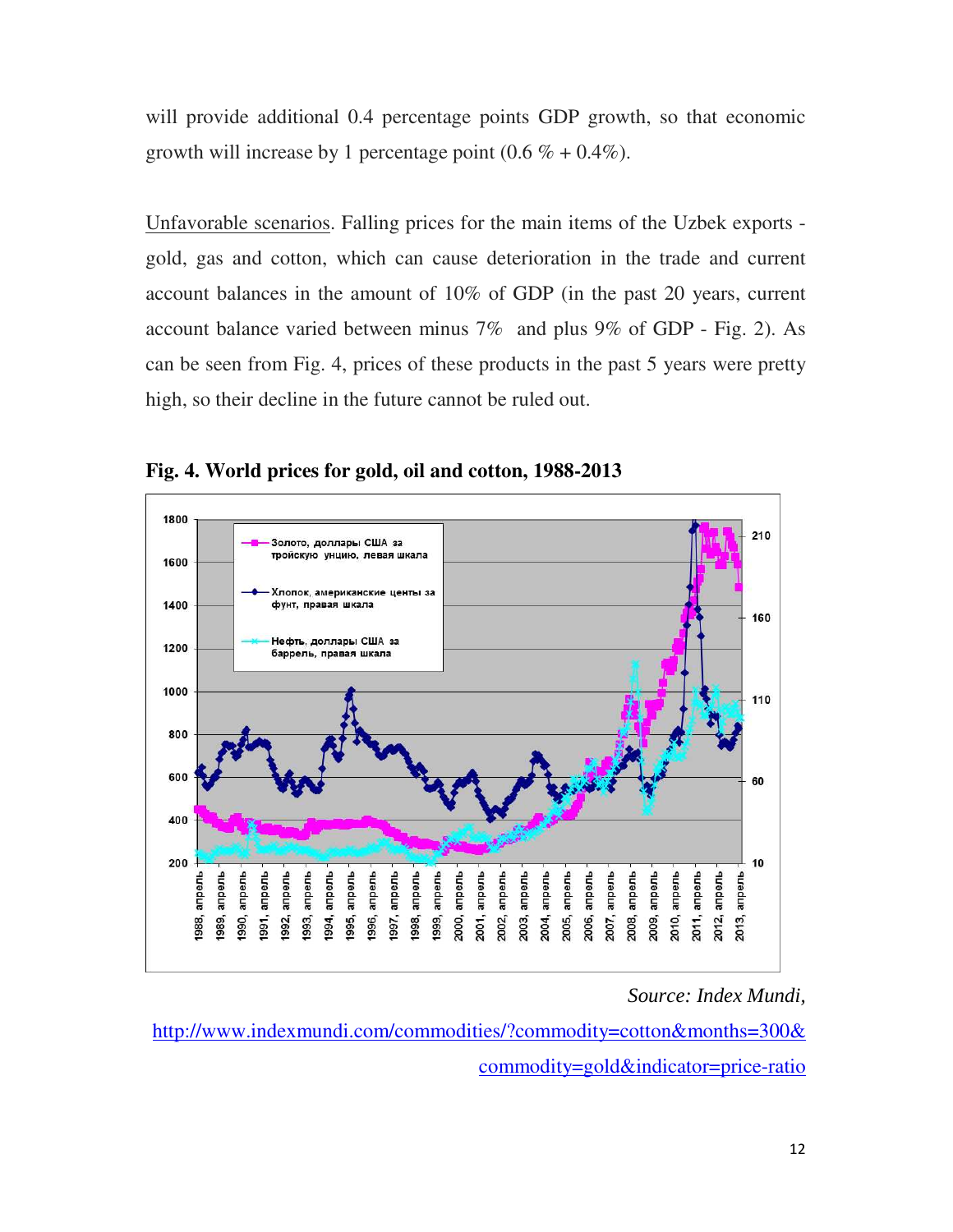In this case there are different policy options: (1) devaluation of the national currency, (2) reduction of foreign exchange reserves without sterilization operations of the central bank, (3) reduction of foreign exchange reserves, fully sterilized by the central bank, that is, without changing the money supply in circulation. In the third case, reduction of saving can be avoided, but in the first two cases at least some reduction of private savings and investment is inevitable, so to maintain the previous rate of economic growth this decline should be compensated by increased public savings and investment. Without such a compensation a reduction of savings and investment by, say, 10 p.p. of GDP will cause a fall in the rate of growth of capital by 5 percentage points  $(K/Y = 2)$ , which can slow down economic growth by about 2 percentage points per year  $(dK^*a = 5*0.4 = 2)$ . To avoid a decrease in growth, it will be necessary to increase the rate of accumulation by 10 percentage points through the mobilization of domestic savings and/or attracting capital from abroad (Table 2).

| <b>Scenario</b>   | <b>TFP</b><br>growth<br>rate | <b>Current</b><br>accounts<br>balance | <b>Change</b><br>in annual<br>growth<br>rates | Increase in<br>investments<br>necessary for<br>sustainable growth |  |  |
|-------------------|------------------------------|---------------------------------------|-----------------------------------------------|-------------------------------------------------------------------|--|--|
| <b>Basic</b> –    | $2 - 3\%$                    | Unchanged (at                         | $\theta$                                      | $0$ (stays at current                                             |  |  |
| favorable         |                              | levels of 2010-                       |                                               | level of 25 $\%$ of                                               |  |  |
|                   |                              | 13)                                   |                                               | GDP)                                                              |  |  |
| Unfavorable –     | $2 - 3\%$                    | Decrease by 10                        | Decrease                                      | Increase by 10p.p. of                                             |  |  |
| worsening of      |                              | $\%$ of GDP                           | by $2$ pp.                                    | GDP (up to $35\%$ of                                              |  |  |
| terms of trade    |                              |                                       |                                               | GDP)                                                              |  |  |
| Unfavorable –     | $0\%$                        | Unchanged (at                         | Decrease                                      | Increase by 10-15p.p.                                             |  |  |
| decrease in       |                              | levels of 2010-                       | by $2-3$ pp.                                  | of GDP (up to 35-                                                 |  |  |
| <b>TFP</b> growth |                              | 13)                                   |                                               | $40\%$ of GDP)                                                    |  |  |
| rate              |                              |                                       |                                               |                                                                   |  |  |
| <b>Worst case</b> | $0\%$                        | Decrease by                           | Decrease                                      | Increase by 20-25p.p.                                             |  |  |
|                   |                              | 10% of GDP                            | by $4-5$ pp.                                  | of GDP (up to $45$ -                                              |  |  |
|                   |                              |                                       |                                               | 50% of GDP)                                                       |  |  |

**Table 2. Scenarios of economic development in 2015-2030**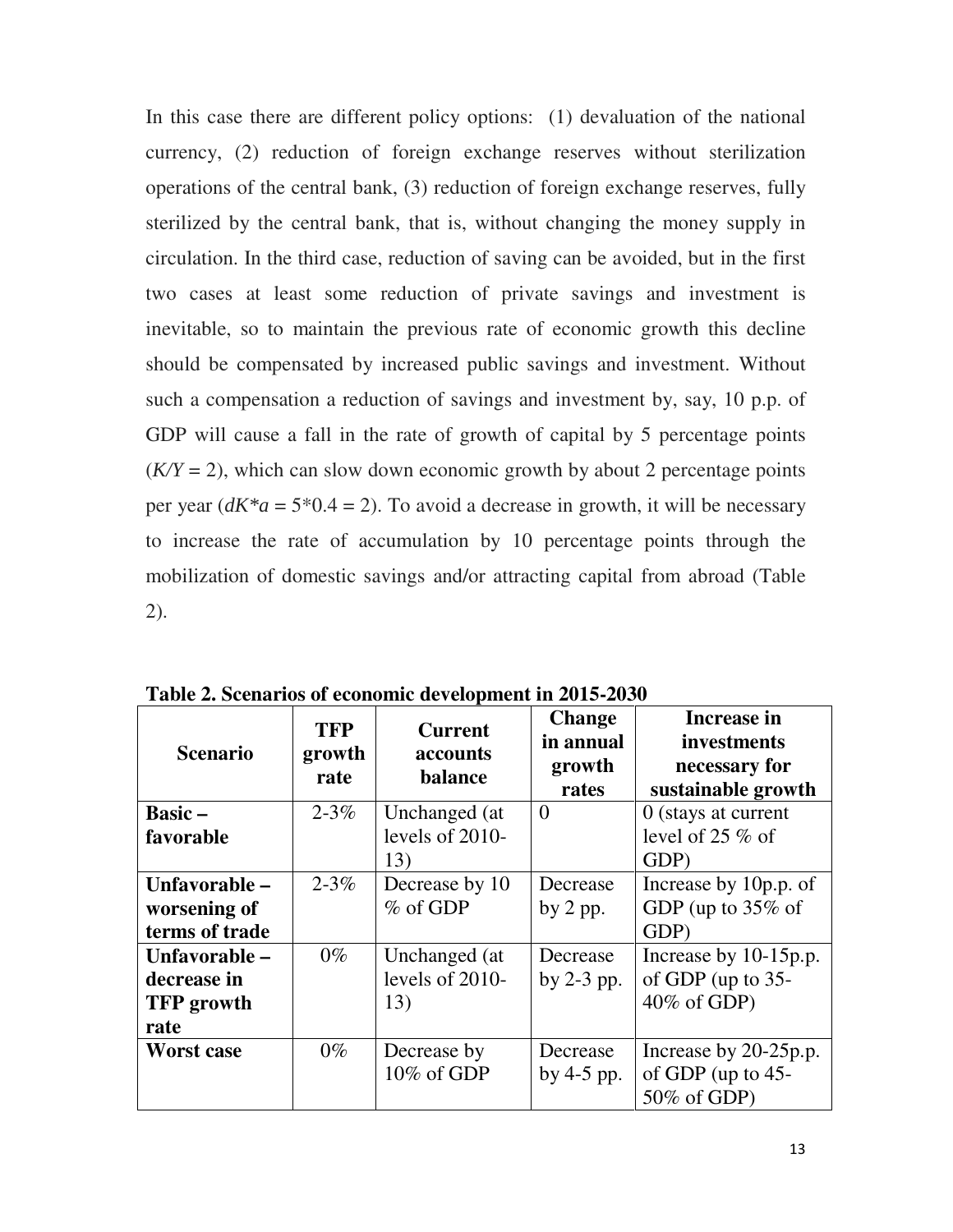Another unfavorable scenario - the slowdown of growth of total factor productivity by 2-3 percentage points, i.e. to about zero from the current level. This could happen because of the shifts in sectoral structure of production towards capital-intensive industries, due to the depletion of mineral deposits, due to massive investments in infrastructure and human capital (irrigation, roads, education, health), which do not produce immediate returns. And this could also happen for reasons that we do not know. As was argued previously, to predict with certainty the dynamics of TFP in future is not possible, so it is only prudent to be prepared for unfavorable scenarios of change. In this case, economic growth will fall by 2-3 percentage points and an increase in investment required to compensate for this decline, will amount to 10-15% of GDP (Table 2).

Worst-case scenario. If the deterioration of terms of trade coincides with a decrease in the rate of growth of total factor productivity, there may be a decline in economic growth rates by 4-5 percentage points, i.e. more than twice. To compensate for this reduction, the share of investment in GDP would have to rise to 45-50% (Table 2), which seems hardly possible in a short period of time.

### **How can the government respond to the downside risks**

To compensate for the decline in growth due to possible deterioration of terms of trade and (or) falling growth rates of total factor productivity it is possible to increase investment financed via internal or external (capital inflows) savings. *Strictly speaking, this is virtually the only way to counter the slowdown, as the growth of TFP and labor (employment) are determined largely by objective factors, that is, cannot be easily affected by government policy*.

Luckily, to mobilize additional savings Uzbekistan has significant reserves.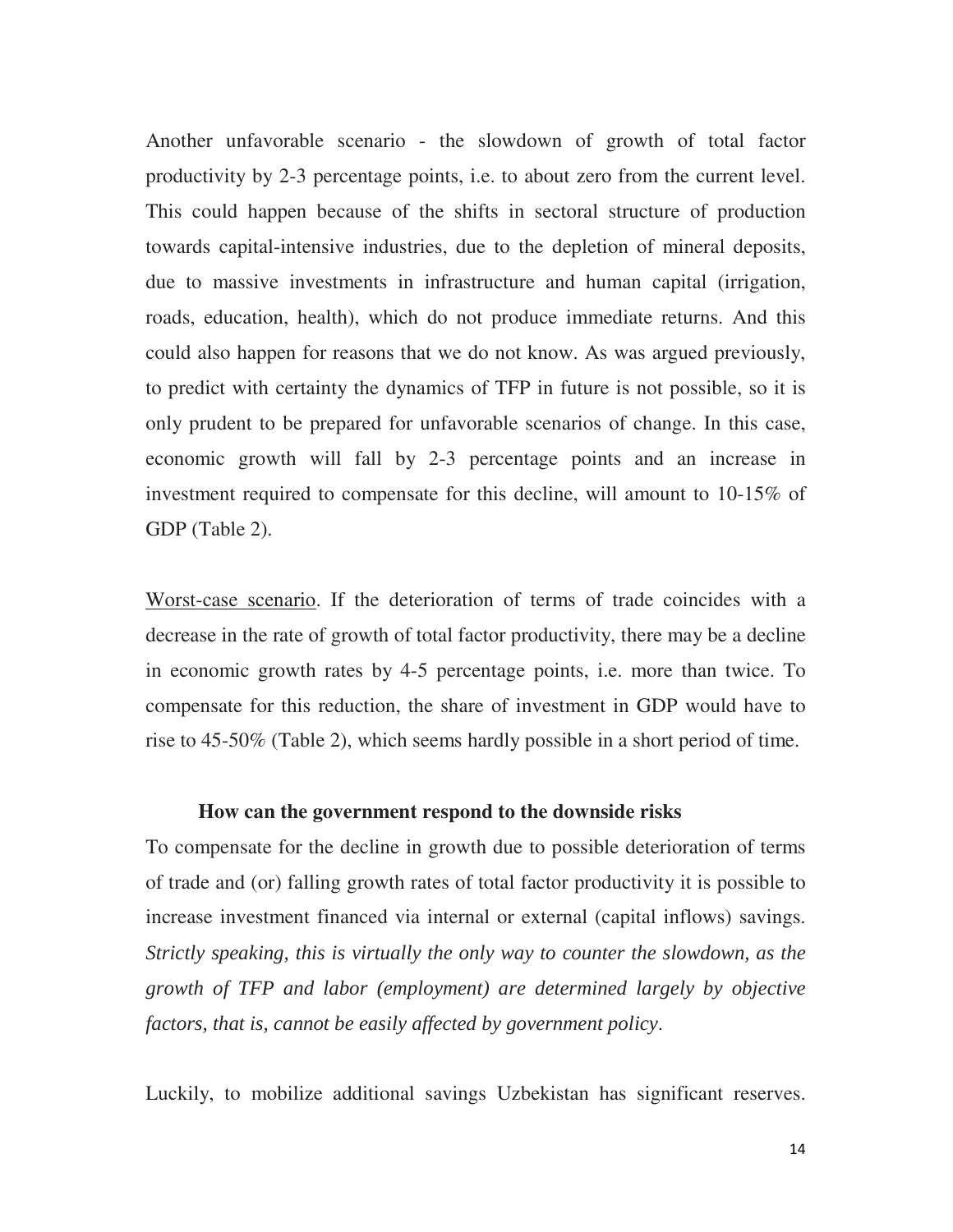Firstly, the current savings rate – less than  $25\%$  of GDP – is not too high, many countries with a similar level of development have higher share of savings and investment in GDP. The share of investment in GDP in 2012 in Botswana, Belarus, China, India, Indonesia, Laos, Lesotho, Mauritania, Niger, Tanzania, Tonga was 30% or more, whereas in China, Mongolia, Mozambique, Turkmenistan it was over 40%. Secondly, the state budget is balanced with a surplus, and the internal and external debt is low, so there is the possibility of mobilizing savings through higher taxes, as well as via increase in domestic and foreign borrowings to finance public investments.

As can be seen from Fig. 5, not only private but also public investments contribute to increasing the share of investment in GDP. If for some reason private investments are in limbo, the state can achieve the increase in total investments through the expansion of its own public investment projects financed through taxes and/or borrowings. Government savings (financing public investment through government budget and/or budget surplus), as the studies show, do not crowd out private savings in a proportion of 1:1, but only in a proportion of 25-50 cents for every dollar ((Schmidt-Hebbel, Serven, and Solimano 1996). In low income countries, as recent research shows, an extra dollar of government investment does not crowd out, but crowds in private investment – raises them by roughly two dollars and output by 1.5 dollars (Eden, Kray, 2014).

Strictly speaking, even under a favorable scenario it is advisable to strive to increase the share of investment in GDP in order to increase investment in infrastructure, education, health – areas that experienced a distinct lack of funding in the 1990s and in the 2000s. This will lay the foundations for the future growth and will allow avoiding surprises associated with aging and retirement of worn-out assets.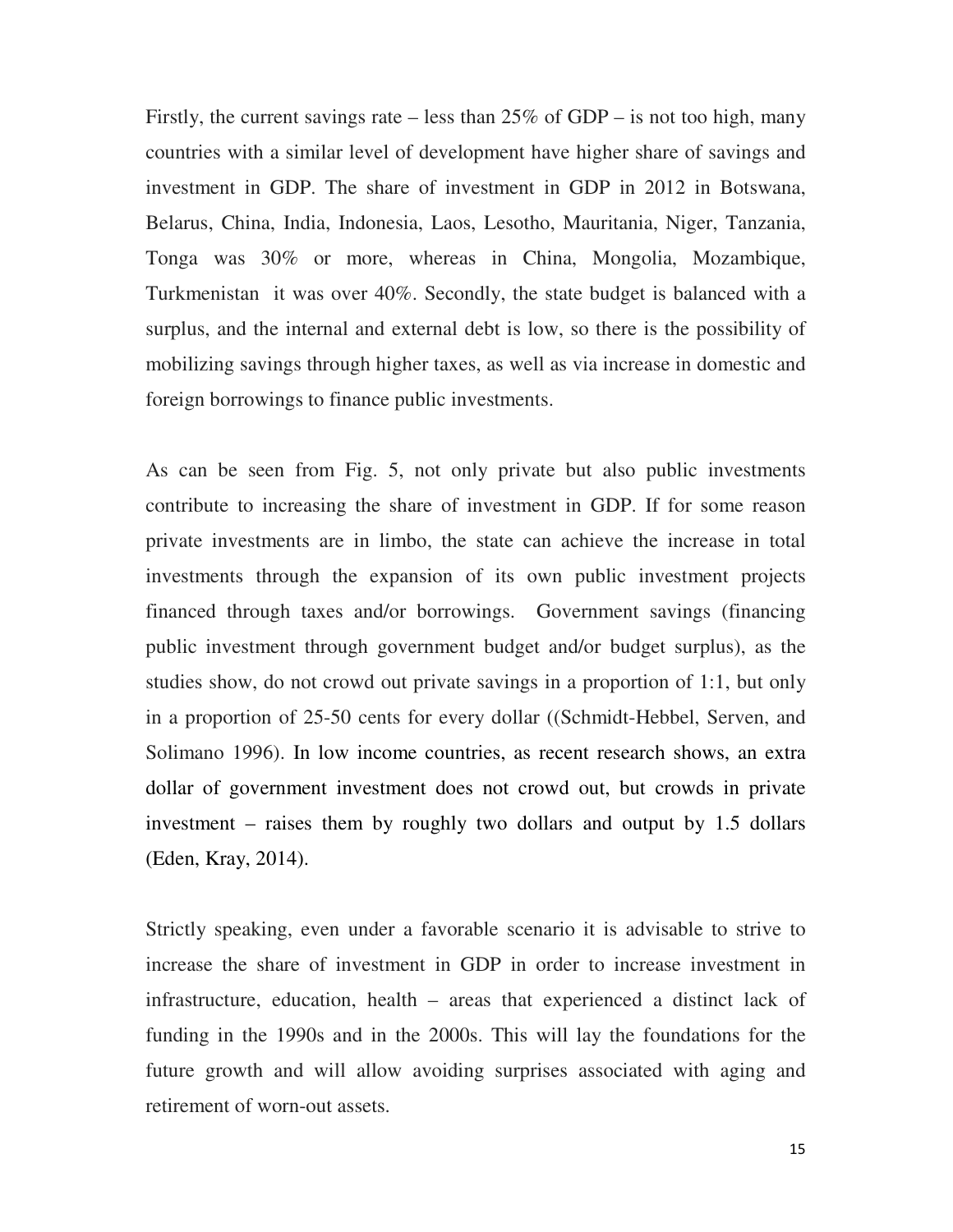

**Fig. 5. Private and public investment as % of GDP in 2012** 

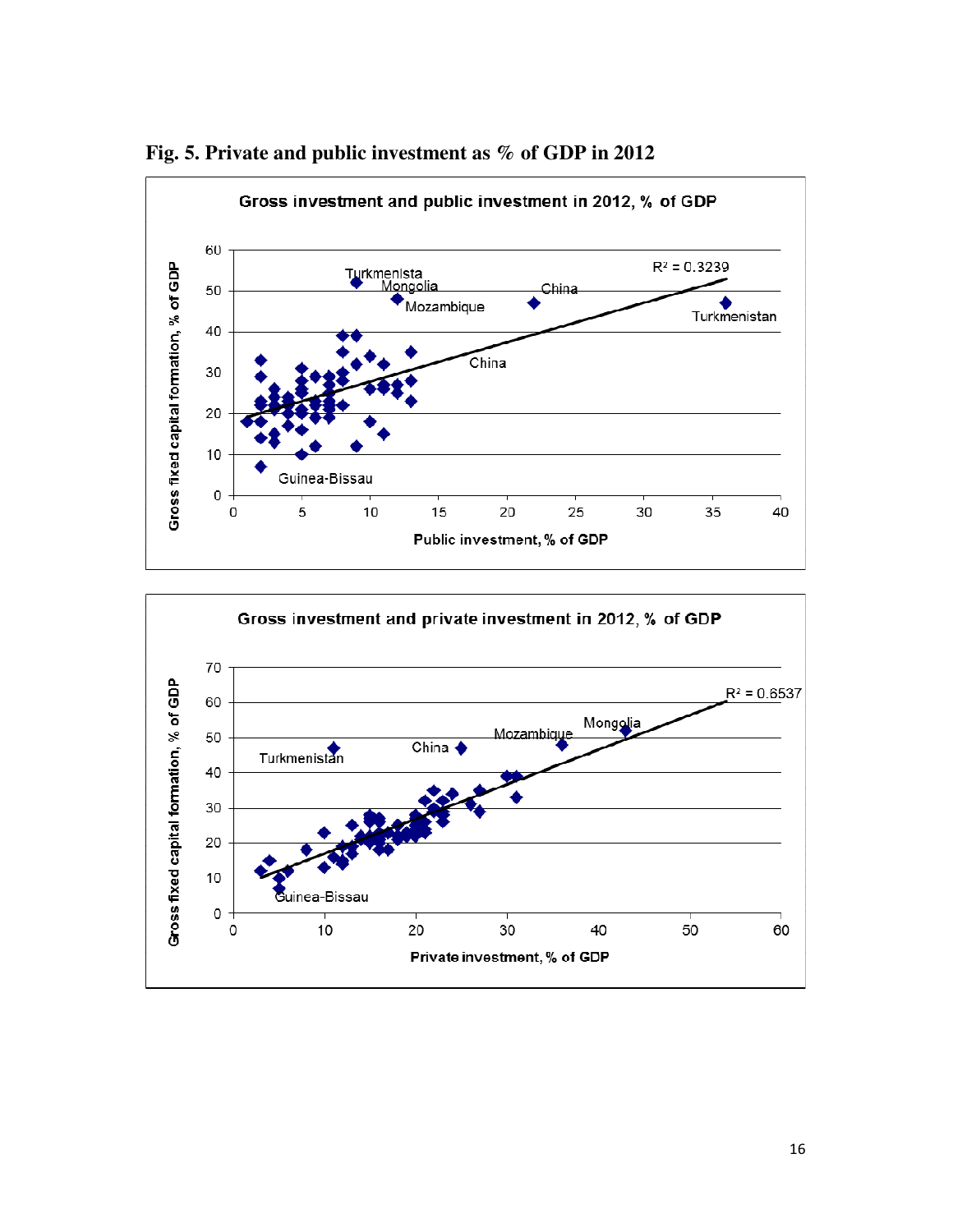

Source: WDI.

#### **Which industries should develop at faster pace?**

Reduction of the share of industry in GDP and the increase of the share of services – an objective process, but in the fast-growing countries (China), this decline was slower than in the others (Fig. 6). At the same time the increase in the share of machinery and equipment in manufacturing output, as in China (Fig. 6), usually accompanies rapid growth or even becomes the engine of growth. We do not know of any cases of rapid growth ("economic miracles"), which were based on accelerated growth of service sector. Increase in the share of industry in Uzbekistan over the past decade should therefore be considered a positive trend.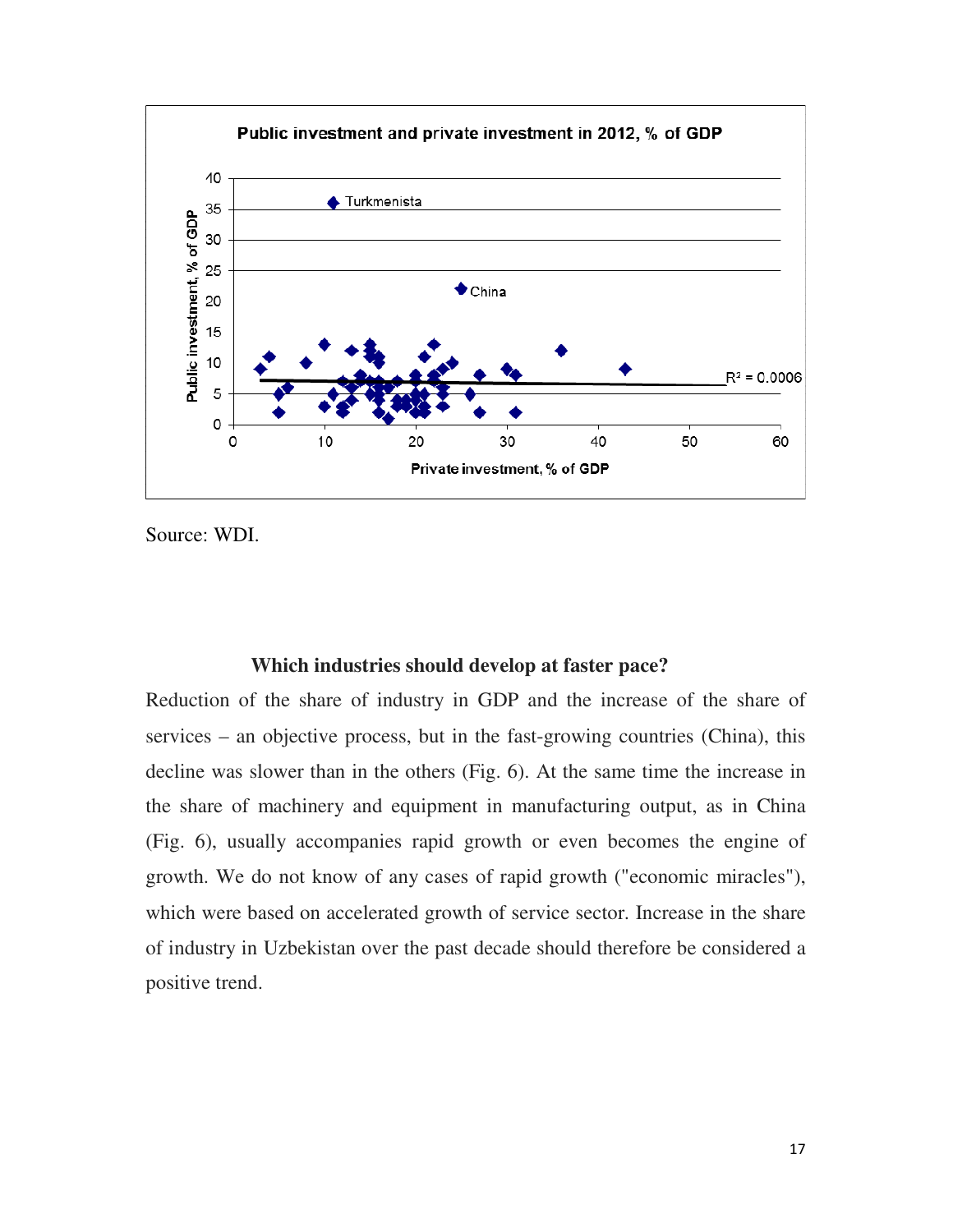**Fig. 6. The share of manufacturing and services in GDP, the share of industry in employment, the share of machinery in manufacturing value added** 



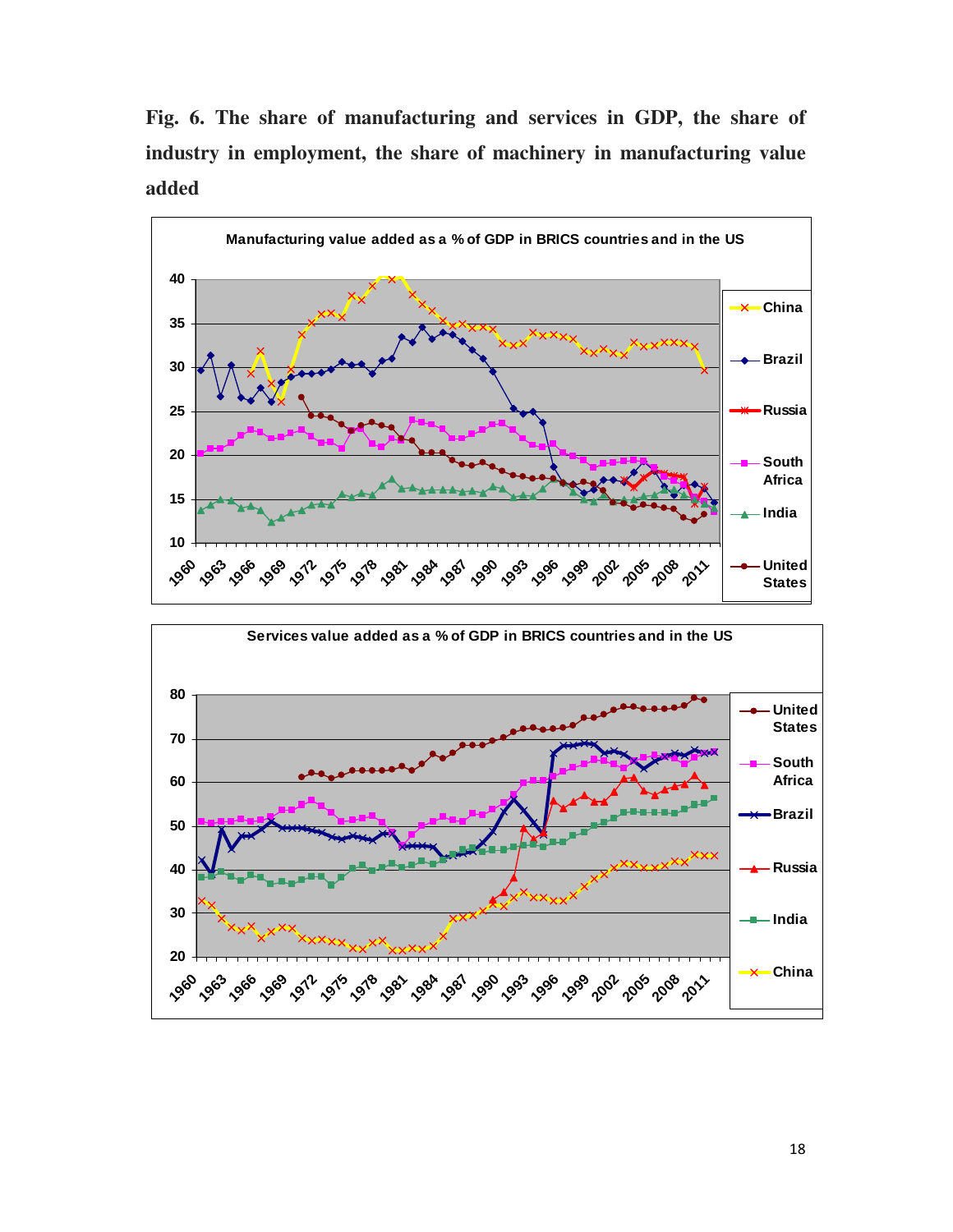



Source: World Development Indicators.

What are the particular manufacturing industries that could become the engine of growth is a difficult question. Unfortunately, economic theory does not suggest any definite clues, except the idea that these industries should have the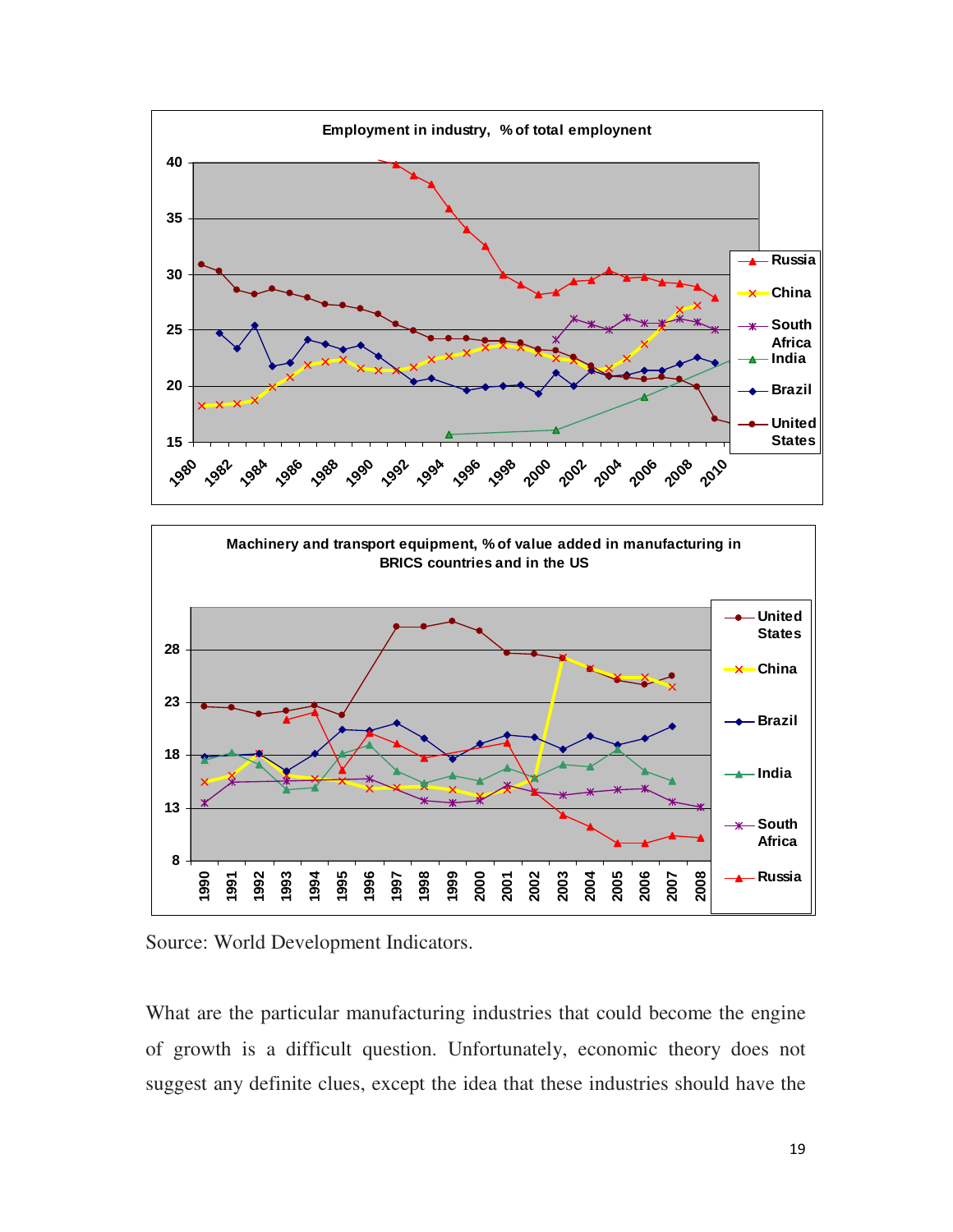highest externalities, i.e. their social returns should be higher than private returns. But it is not so easy to measure these externalities. There may be several ways, though, to determine the industries that should be supported in the framework of industrial policy.

One could benefit from the experience of other countries: it is known that relatively poor countries began to export textiles and shoes, then moved to the export of steel products and heavy chemicals, then - to the export of cars and electrical products (washing machines, refrigerators), then – to consumer electronics and computers. This scheme is called the "flying geese" - as more competitive countries move to more advanced types of export, the vacated niches are occupied by less developed countries.

The transition from one exported good to the other could be dictated by the cycle of innovations. As Lee (2013) suggests, this cycle is short for electronics and long for pharmaceutical and chemicals; this may explain, why East Asian countries that mostly focused on industries with short cycles managed to avoid growth slowdowns while moving from one export niche to another. Justin Lin, the former chief economist of the World Bank, developed the idea of comparative advantages following and comparative advantages defying industrial strategy: the best result, according to his argument, could be achieved, if countries develop industries that are consistent with their comparative advantages, determined by their endowment structure, and do not try to overleap necessary stages aiming at exporting goods that are exported by very advanced countries (Lin, 2011).

An opposite approach is that of Hausmann, Hwang, Rodrik (2006). They show that the gap between the actual level of development and the hypothetical level that corresponds to the degree of sophistication of a country's exports is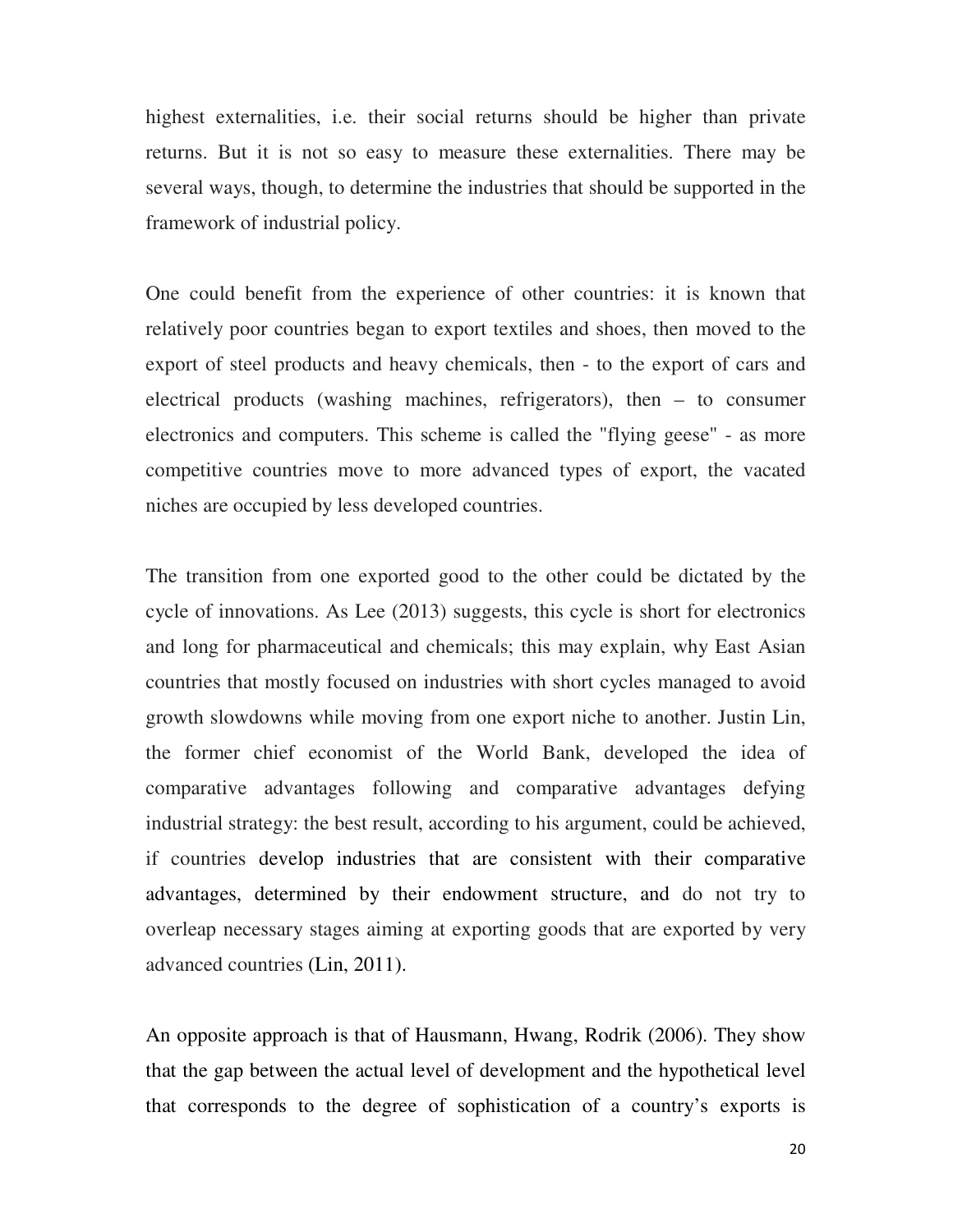strongly correlated with productivity growth rates (Hausmann et al., 2006; Rodrik, 2006). To put it differently, it pays off to promote exports of sophisticated and high tech goods. Not all the countries that try to promote such exports succeed, but those that do not try, virtually never engineer growth miracles<sup>3</sup>.

One can also try to support several industries that seem promising, declaring that assistance will end, if the increase in export is not achieved within, say, five years. This is called "EPconEP" – effective protection conditional on export promotion (Jomo, 2013). Economic policymaker in this case is similar to the military commander, who begins an offensive on several fronts, but throws reserves where there has been a breakthrough.

One can try to calculate where, in which specific industries, limited investment will give the greatest effect leading to the creation of globally competitive production. Most likely, these would be industries with the highest level and highest growth rates of total factor productivity, industries that lag behind the most advanced countries less than the others.

Finally, it is possible to choose candidates for support largely at random. It is only important to be consistent – embarking on the path of support of a particular industry, not to turn back, even if there is no immediate success and a breakthrough in the world markets. After all, the modern theory of international trade explains country specialization not by comparative advantages, but by "learning by doing".

 $\overline{a}$ 

<sup>&</sup>lt;sup>3</sup> The only exception could be Botswana that had the highest rate of per-capita income growth in the world in 1960-2000. This growth was primarily driven by exports of primary commodities (namely, diamonds) and not of high-tech goods.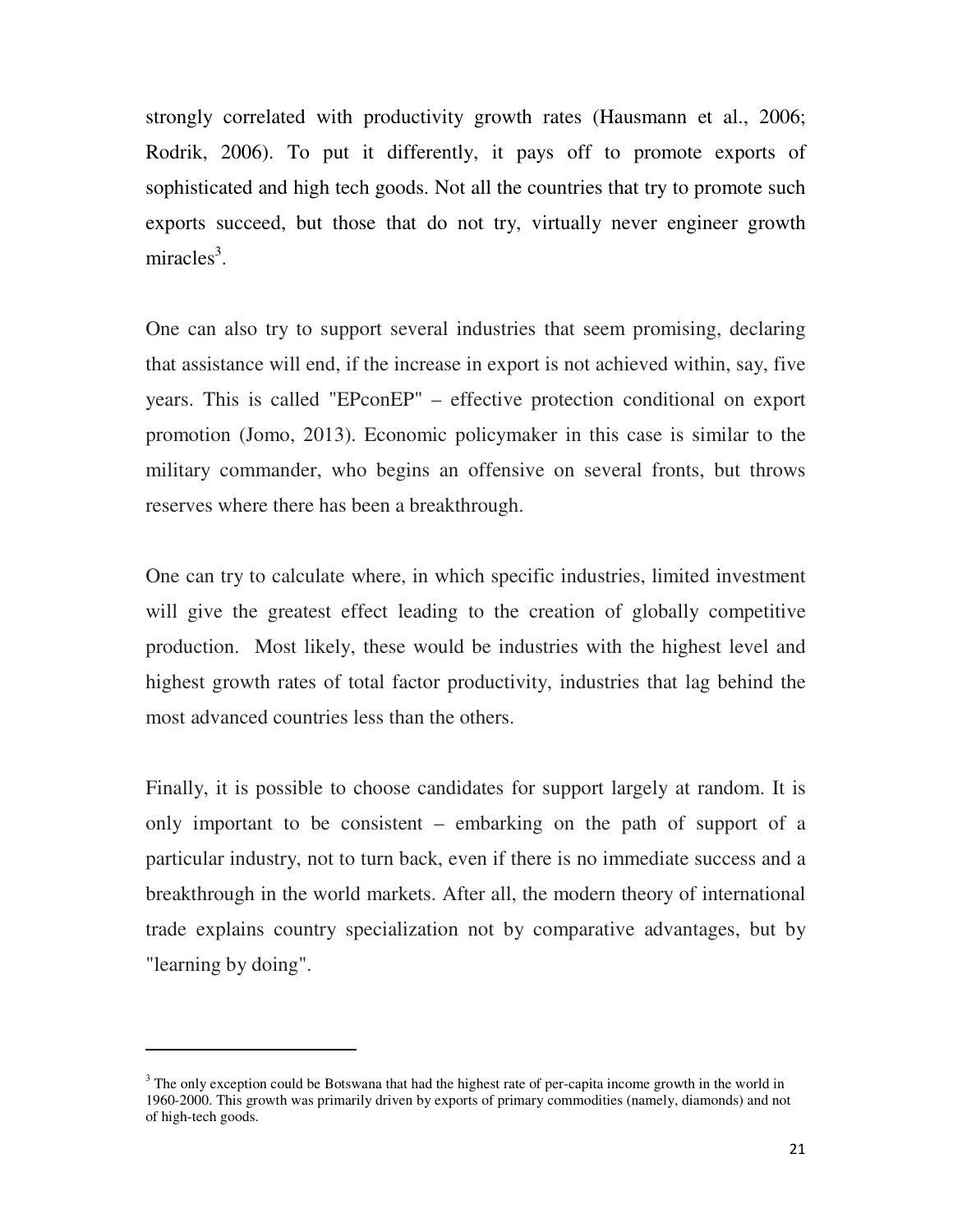If the country does not have any comparative advantage, like, say, post-war Japan, it is necessary to create them ("dynamic comparative advantages"), mastering the production of goods that have not been produced before. Supporting such production and consistently encouraging exports, staying on track and without turning back for some time, is likely to produce a learningby-doing effect, allowing the country to gradually become competitive. As the saying goes, if Japan (that does not possess any minerals or extensive areas of fertile land) would rely on comparative advantages, its exports today would be not even sushi (which includes rice), but only sashimi.

Uzbekistan created from scratch the car industry, which today produces more than 200 thousand cars (and their engines), and half of them are exported (Popov, 2014). It is an undisputable success of industrial policy, a breakthrough to the world markets with the products of the medium level of research intensity, which previously could have been achieved only by countries of higher level of development.

In recent years, however, the next round of industrial policy focuses on heavy chemistry - Shurtan Gas Chemical Complex and the planned production of synthetic liquid fuels based on purified methane together with South African "Sasol" and Malaysian "Petronas", liquefied natural gas production at Mubarek gas processing plant, Dehkonobod Potash Fertilizer Plant, Ustyurt gas chemical complex at Surgil deposit. Such a strategy could create difficulties for economic growth.

First, the gas reserves are close to depletion, it is projected that gas production will start to decline from 2015 (World Bank, 2013), so the use of gas for the production of polypropylene and other chemical products will lead to a decrease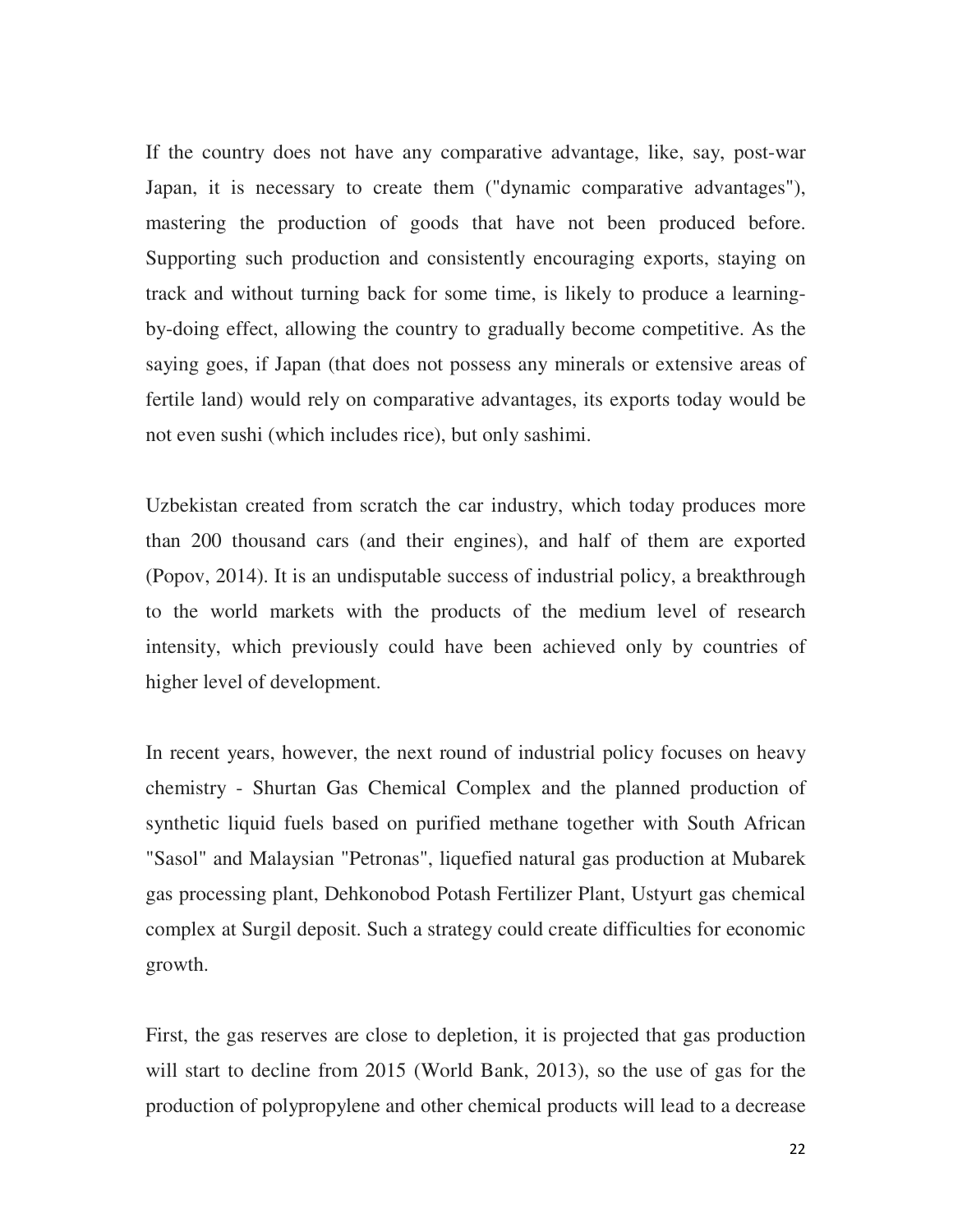in energy self-sufficiency. If the World Bank forecasts are correct (Fig. 7), Uzbekistan will have to import more oil and (or) gas to satisfy domestic demand for energy, even though today the country is a net exporter of fuel. Besides, production of synthetic liquid fuels from gas will further reduce already low capacity utilization at two existing refineries in Uzbekistan.



**Fig. 7. World Bank Forecast of energy production and consumption in Uzbekistan till 2030** 

Source: World Bank, 2013.

Second, the focus on the development of heavy chemistry industries can lead to the slowdown of growth or even to the reduction of the level of TFP. Calculations by IFMR (Chepel et al., 2014) show that the level of labor productivity and TFP and the growth rates of these indicators in the past 10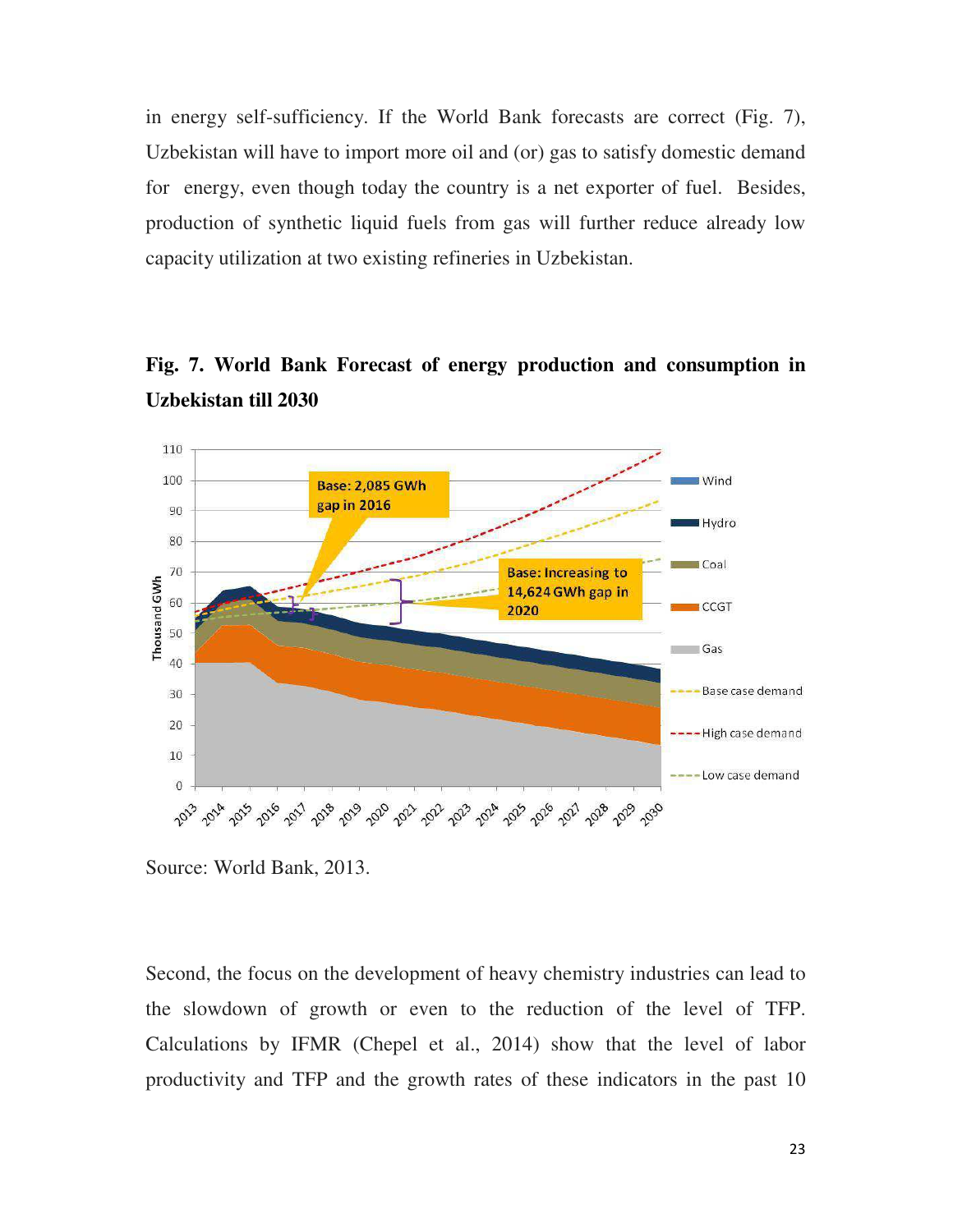years were the highest in engineering, light and food industries, but not in petrochemicals and chemicals.

Thirdly, the focus on medium tech engineering goods (auto industry) has justified itself, it is a proven route, perhaps it would be better to develop success in this area and along these lines of specialization, rather than trying to create a new competitive industry from scratch. The scale of the Uzbek economy may not be sufficient to specialize on more than one group of industries.

### **References**

Chepel, S.V. et al. (2010) <Чепель С.В. и др. (2010). Экономический рост и инновации: теория, практика и моделирование. Институт прогнозирования и макроэкономических исследований, Ташкент, 2010>

Chepel, S.V. et al. (2014) <Чепель С.В. и др. (2014). Расчеты совокупной факторной производительности по отраслям. Личная беседа, апрель 2014 г.>

APO (2013). APO Productivity Databook, 2013. http://www.apotokyo.org/publications/files/APO\_Productivity\_Databook\_2013.pdf

Chen, E. (2002) The Total Factor Productivity Debate: Determinants of Economic Growth in East Asia, Asian-Pacific Economic Literature, Volume 11, Issue 1, pp. 18-39. http://onlinelibrary.wiley.com/doi/10.1111/1467- 8411.00002/pdf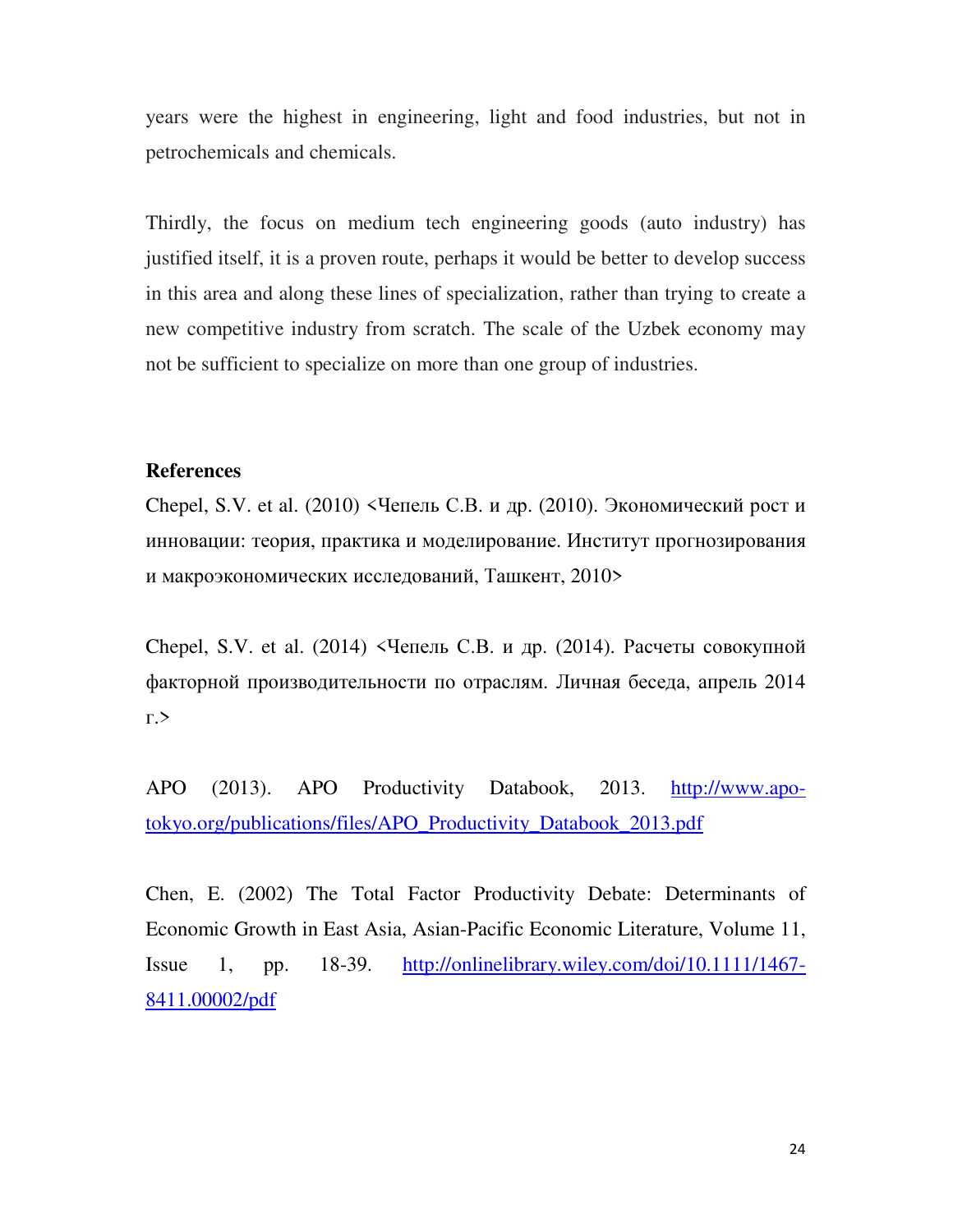Eden Maya, Aart Kraay (2014). "Crowding in" and the Returns to Government Investment in Low-Income Countries. Policy Research Working Paper 6781. The World Bank February 2014.

Hausmann R., Hwang J., Rodrik D. (2006). What You Export Matters. NBER Working Paper. January.

Jomo, K.S. (2013). The best approach to economic development is pragmatism. In: 22 Ideas to Fix the World Conversations with the World's Foremost Thinkers, P. Dutkiewicz and R. Sakwa (eds), New York University Press, New York.

Lee, Keun (2013). Schumpeterian Analysis of Economic Catch-up Knowledge, Path-Creation, and the Middle-Income Trap. Cambridge, 2013.

Lin, Justin Yifu(2011). From Flying Geese to Leading Dragons. New Opportunities and Strategies for Structural Transformation in Developing Countries. Policy Research Working Paper 5702. June 2011.

Popov, V. (2002). <Попов В.В. (2002). Три капельки воды: заметки некитаиста о Китае. – Москва, Издательство «Дело», 2002г.>

Popov, V. (2010). Life Cycle of the Centrally Planned Economy: Why Soviet Growth Rates Peaked in the 1950s. Paper presented at American Economic Association Annual Meeting in Boston, January 2006. *CEFIR and NES working paper* # 152. November 2010.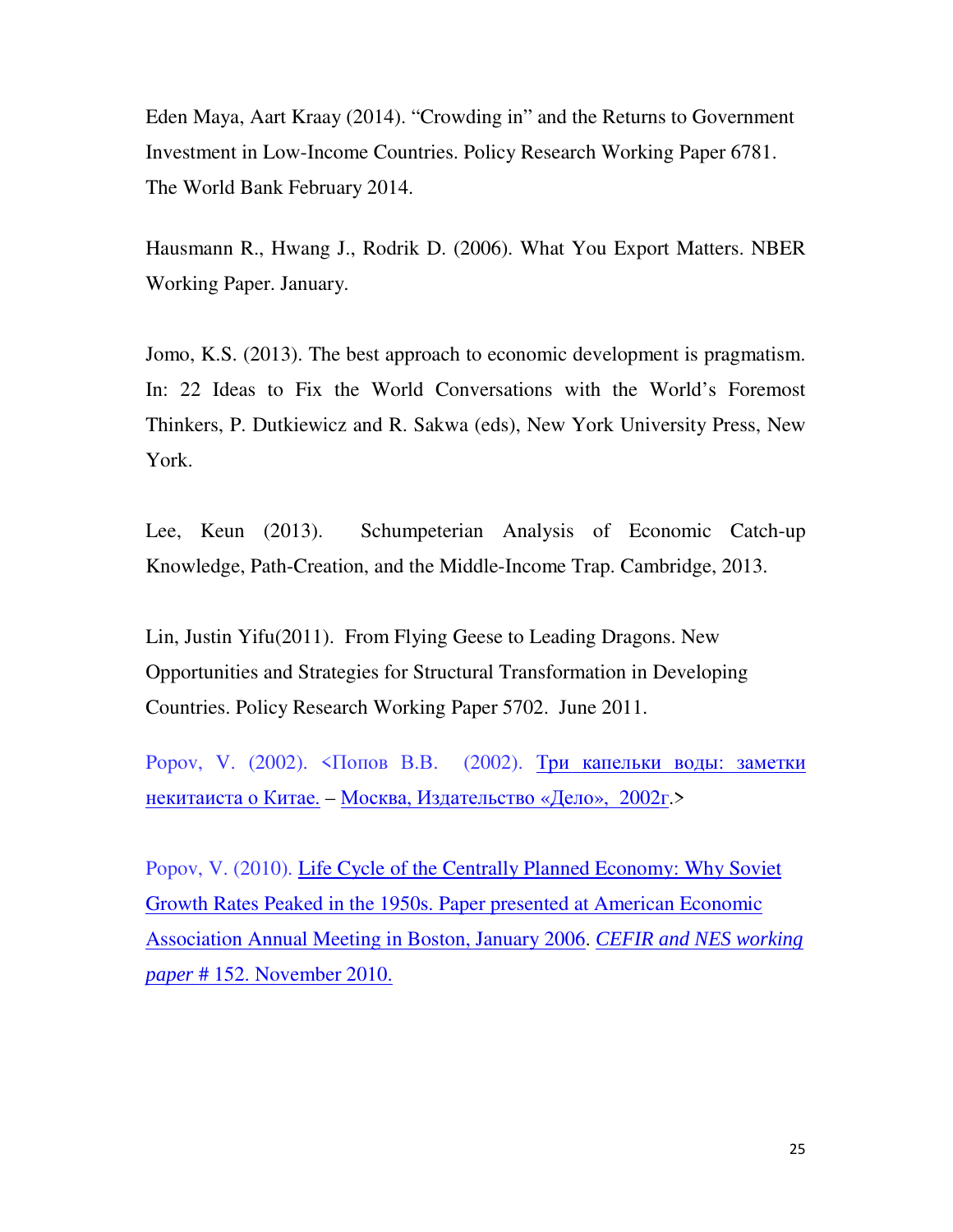Popov, V. (2014). An Economic Miracle in the Post-Soviet Space: How Uzbekistan Managed to Achieve What No Other Post-Soviet State Has. MPRA Paper No. 48723, posted 31 July 2013.

<Попов В.В. (2014). Экономическое чудо переходного периода: как Узбекистану удалось то, что не удалось ни одной постсоветской экономике. - *"*Журнал Новой экономической ассоциации*"*, № 1 (21), 2014>

Rodrik D. (2006). What's So Special about China's Exports? // *Harvard University*, January.

Schmidt-Hebbel K., Serven L., Solimano A. 1996. Saving and Investment: Paradigms, Puzzles, Policies. *The World Bank Research Observer,* Vol.11, No.l:87-117.

Shackleton, Robert (2013). Total Factor Productivity Growth in Historical Perspective. Congressional Budget Office, Washington, D.C. , March 2013. Working Paper 2013–01.

http://www.cbo.gov/sites/default/files/cbofiles/attachments/44002\_TFP\_Growth \_03-18-2013.pdf

UNIDO (2007). Determinants of total factor productivity: a literature review. – Staff working paper. 02/2007.

http://www.unido.org//fileadmin/user\_media/Publications/Research\_and\_statisti cs/Branch\_publications/Research\_and\_Policy/Files/Working\_Papers/2007/WP0 22007%20-%20Determinants%20of%20total%20factor%20productivity.pdf

UN Population (2014). http://esa.un.org/unpd/wpp/Excel-Data/population.htm